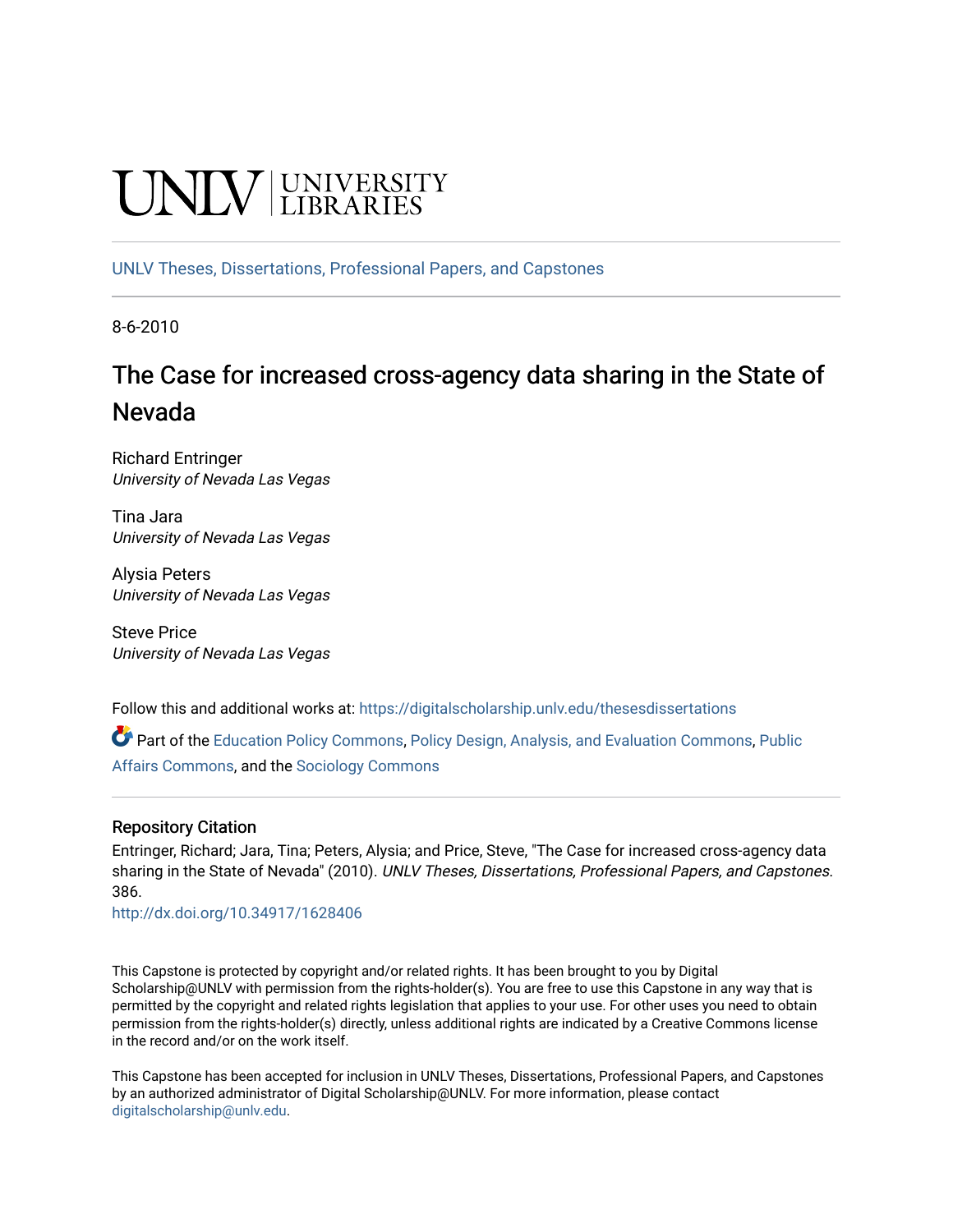"The Case for Increased Cross-Agency Data Sharing in the State of Nevada"

Richard Entringer, Tina Jara, Alysia Peters, Steve Price

University of Nevada, Las Vegas

PUA 791 – MPA Group Projects

Final Paper

Dr. Christopher Stream

August 6, 2010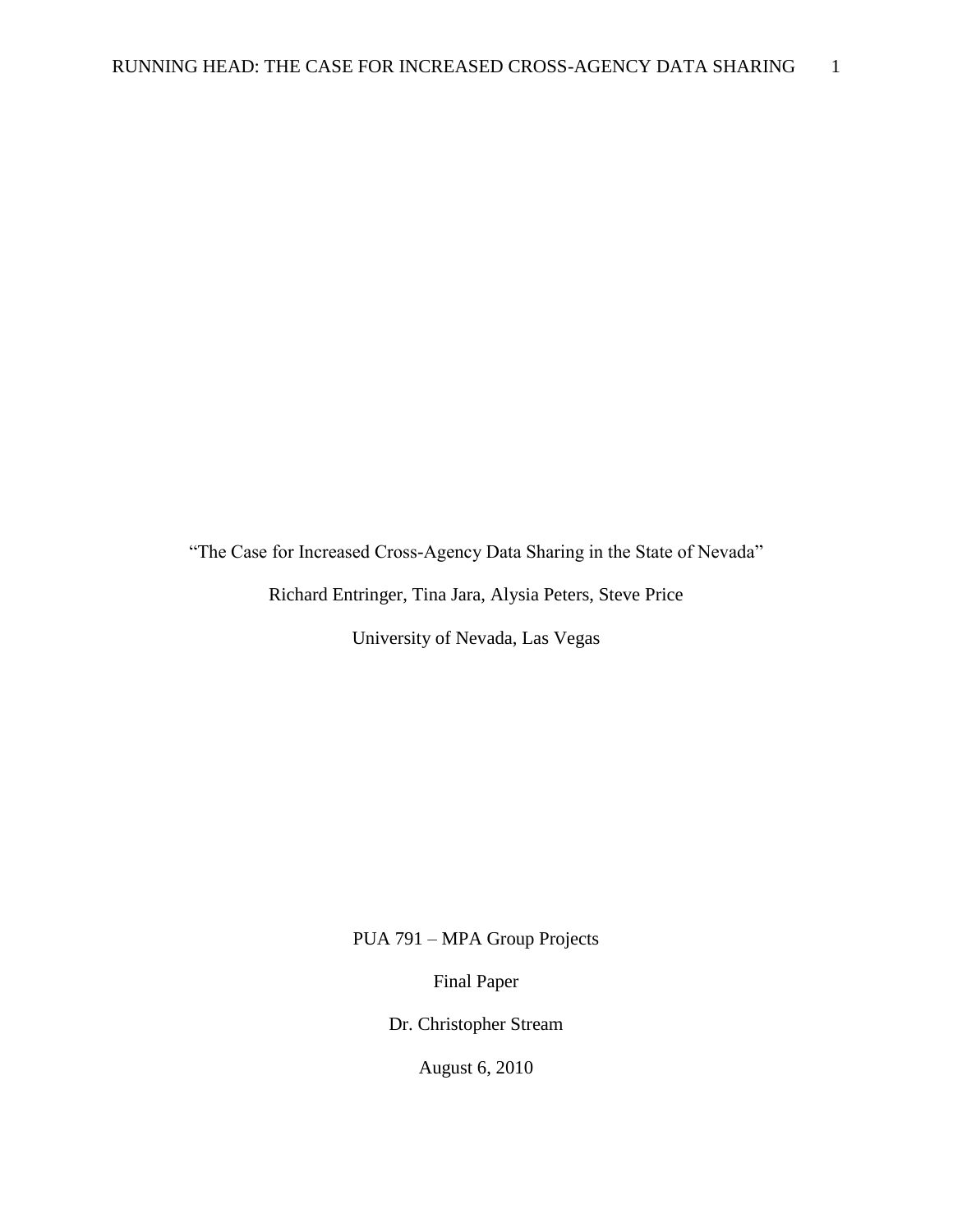### **Table of Contents**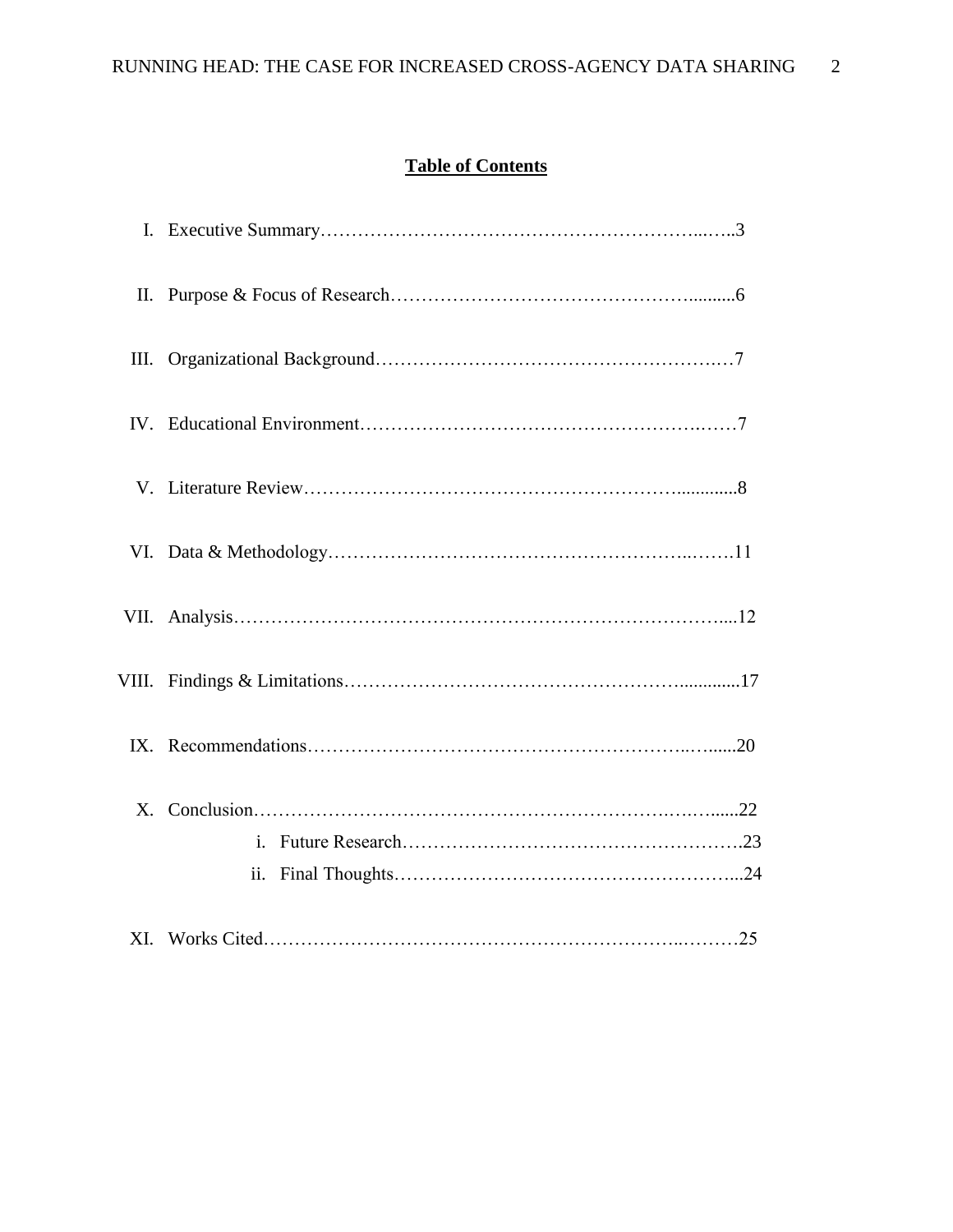#### **Executive Summary**

Statistical evidence regarding Nevada"s public education system and workforce engagement levels for youth ages 18-24, finds Nevada last in many positive indicators, and first in several other negative indicators: A July 2010 survey conducted by CNBC ranked Nevada 35<sup>th</sup> in the nation for its quality of life.<sup>1</sup> Consider these sobering socioeconomic statements:

- Nevada has the highest high school dropout rate in the nation.<sup>2</sup>
- Each dropout over his or her lifetime costs the nation approximately \$260,000.<sup>3</sup>
- 90% of Nevada youth will not complete a higher education degree in four years.<sup>4</sup>
- Nevada is  $49<sup>th</sup>$  in the nation for citizens who possess a two or four-year degree.<sup>5</sup>
- Nevada's unemployment rate, in July 2010, was 14.2 percent the highest in the nation.<sup>6</sup>
- Nevada has the highest personal bankruptcy rate in the nation.<sup>7</sup>
- Nevada has the highest foreclosure rate in the nation. <sup>8</sup>

Throughout group discussions with *Ready for Life*, it became clear that the organization"s goal to remove non-academic barriers to student success was being significantly hindered due to a lack of interagency communication between the various governmental entities serving Nevada"s youth. In considering this policy problem, our analysis sought to recommend *"What strategy(s) can be utilized to best support Ready for Life's mission as an intermediary organization in breaking down the non-academic barriers to student success?"* Following

 $\overline{a}$ 

<sup>8</sup> The Nevada housing market"s troubles continue. (n.d.). *Nevada Homes Foreclosures*. [http://www.nevadahomesforeclosures.com/.](http://www.nevadahomesforeclosures.com/)

<sup>&</sup>lt;sup>1</sup> America's Top States for Business 09'. (2009). *CNBC*, [www.cnbc.com/id/31765926.](http://www.cnbc.com/id/31765926)

<sup>2</sup> Nevada Public Education Foundation, NPEF Annual Report 2007

<sup>3</sup> Nevada Public Education Foundation, NPEF Annual Report 2007

<sup>&</sup>lt;sup>4</sup> Nevada Public Education Foundation, Marketing Brochure "It Matters" (page 2).

<sup>5</sup> Is Nevada"s education system underfunded?. (October 2009). *Nevada Business Magazine*, [http://www.nevadabusiness.com/issue/1009/27/2119.](http://www.nevadabusiness.com/issue/1009/27/2119)

<sup>6</sup> O'Driscoll, B. (July 19, 2010). Record: Nevada unemployment rate 14.2 percent. *Reno Gazette Journal*, [http://www.rgj.com/article/20100719/BIZ/100719002/1071/biz.](http://www.rgj.com/article/20100719/BIZ/100719002/1071/biz)

<sup>7</sup> Metzger, T. (January 27, 2010). Nevada surpasses Tennessee as highest per capita bankruptcy state. *Fox Business*, [www.foxbusiness.com/personal-finance/2010/01/07/nevada-surpasses-tennessee-highest-capita-bankruptcy-state/.](http://www.foxbusiness.com/personal-finance/2010/01/07/nevada-surpasses-tennessee-highest-capita-bankruptcy-state/)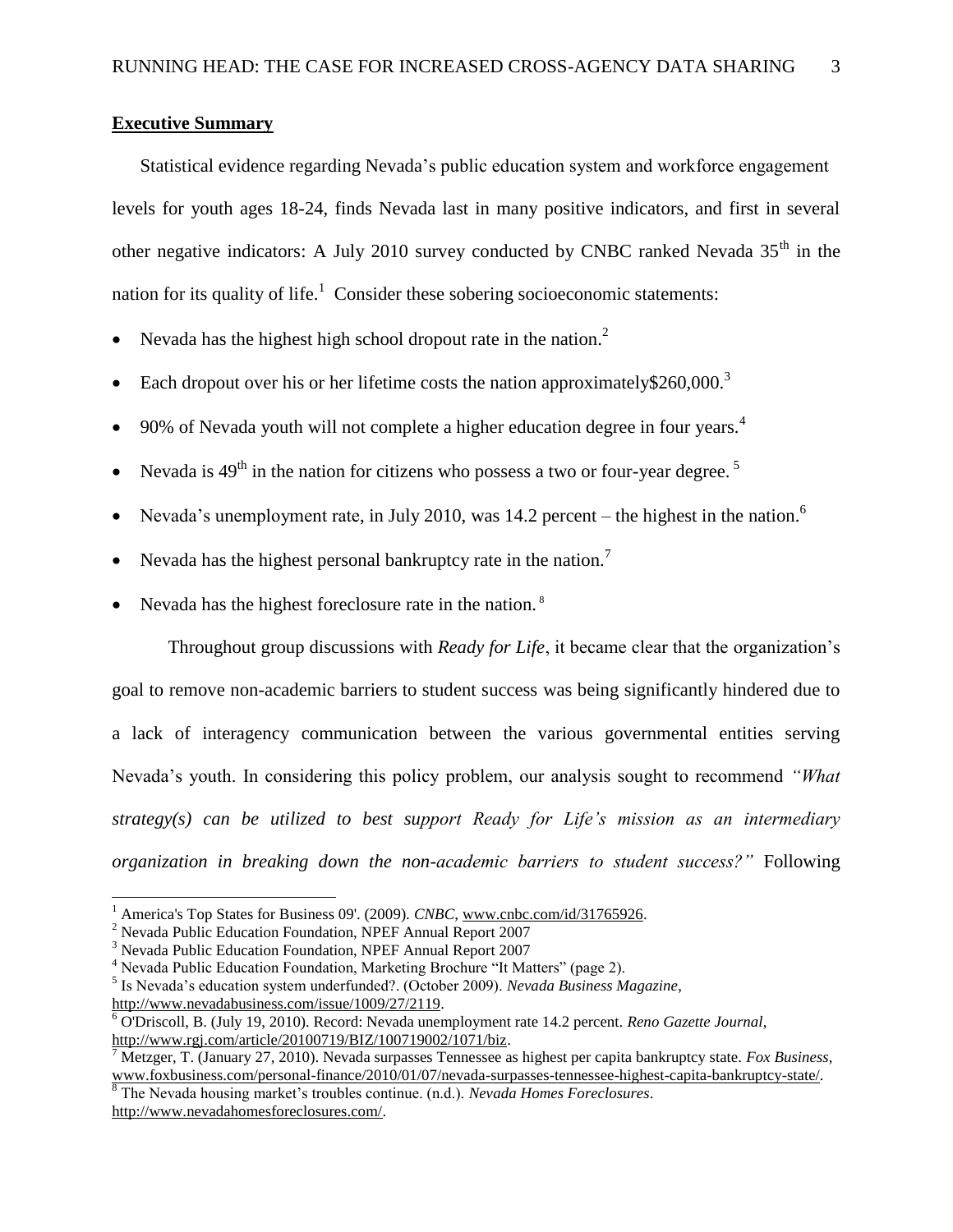significant research in the realm of increasing high school graduation rates and the overarching issue of limited communication occurring between youth serving governmental entities, *crossagency data sharing* became the strategy of focus in offering the greatest efficiency measures and highest potential to be successfully implemented in the State of Nevada.

While this strategy is still fairly young in terms of implementation, a national trend towards increased cross-agency data sharing has been building momentum since the mid-to-late 1990"s. Along those same lines, it is important to note that cross-agency data sharing is currently happening in Nevada, but to a very limited degree. Furthermore, given the rather short timeframe since this strategy"s inception, quantitative research is still relatively restricted on this subject matter. The data collection and methodology primarily utilized in the process of this analysis included an in-depth literature review of academic articles, *Ready for Life* reports, NPRO and NGO publications, case studies (State of Florida and State of Nevada data sharing projects) and informal interviews along with questionnaires on both the educational and data sharing fronts in Nevada (Dr. Henry of Clark County School District Adult Education, Shannon West of Homeless Information Management Systems, and Paul Bowen of State of Nevada UNITY Database).

Our research revealed that with approximately *98,784* children living in poverty in the State of Nevada and many of these children and their families requiring high levels of government assistance, increased cross-agency data sharing would allow for the public service providers to more holistically serve these children.<sup>9</sup> Also with this increased access to vital information across agency boundaries, *Ready for Life* could significantly increase its capacity to identify client needs and gain statistical support for its mission. Moreover, it's important to

 $\overline{a}$ 

<sup>9</sup> CLASP, "Child Welfare in Nevada" (2010), [http://www.childrensdefense.org/child-research-data](http://www.childrensdefense.org/child-research-data-publications/data/state-data-repository/cwf/2010/child-welfare-financing-nevada-2010.pdf)[publications/data/state-data-repository/cwf/2010/child-welfare-financing-nevada-2010.pdf.](http://www.childrensdefense.org/child-research-data-publications/data/state-data-repository/cwf/2010/child-welfare-financing-nevada-2010.pdf)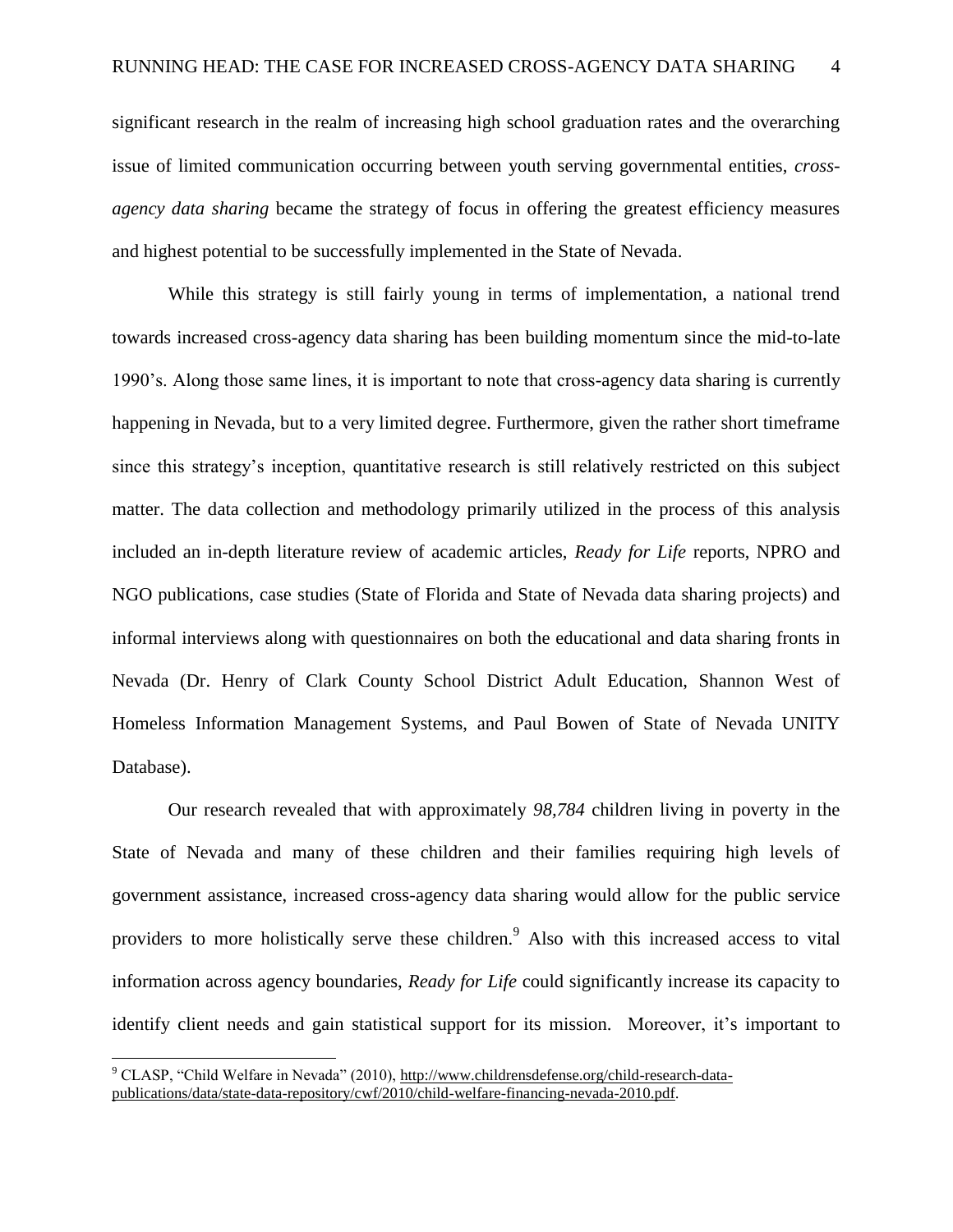mention that the potential technical, organizational, and political benefits associated with crossagency data sharing have wide reaching, positive effects on all involved parties. Some important benefits to mention include reducing data processing costs, increasing quality of services, and garnering greater public accountability.<sup>10</sup>

However, like any change in existing status quo policies, increased data sharing brings with it new challenges and barriers or can amplify existing challenges. Potential challenges include the fact that "technology and data-sharing cannot solve integration problems alone, management and policy interoperability must also be in place" and furthermore, "only legislators and government policy-makers have the power to alleviate key constraints to sustainable information integration strategies. $11$ <sup>1</sup> However, the benefits of increased government efficiency and effectiveness that data sharing provides clearly outweigh these challenges but the everpresent risk aversive political environment maintains that change is a negative occurrence. Therefore, incremental changes in public policy require support from independent research.

Accordingly the group"s recommendations are for Ready for Life are: 1) Approach the Nevada legislature and garner political support to begin a *Strategic Needs Assessment* of statewide cross-agency data sharing which includes: cost-benefit analysis, technological requirements, risk assessment, and project management breakdown (i.e. State of Florida "Children and Youth Cabinet Data Sharing Initiative") and 2) Conduct further research on the tangible benefits of cross-agency data sharing for graduating/reconnecting Nevada's youth.<sup>12</sup>

 $\overline{a}$ 

<sup>10</sup> Pardo, T. A., Gil-Garcia, J. R., & Burke, G. B. (2008). Sustainable Cross-Boundary Information Sharing. *Digital Government E-Government: Research, Case Studies, and Implementation* (17 ed., pp. 421-438), [https://www.ctg.albany.edu/publications/bookchapter/sustainable/sustainable.pdf.](https://www.ctg.albany.edu/publications/bookchapter/sustainable/sustainable.pdf)

<sup>11</sup> Pardo, T. A., Gil-Garcia, J. R., & Burke, G. B. (2008). Sustainable Cross-Boundary Information Sharing. *Digital Government E-Government: Research, Case Studies, and Implementation* (17 ed., pp. 421-438), [https://www.ctg.albany.edu/publications/bookchapter/sustainable/sustainable.pdf.](https://www.ctg.albany.edu/publications/bookchapter/sustainable/sustainable.pdf)

<sup>&</sup>lt;sup>12</sup> Children and Youth Cabinet Project Charter for Children and Youth Cabinet Data Sharing Initiative for FY 2009-10, State of Florida, [http://www.flgov.com/pdfs/ChildAdvocacy/cycprojectcharterfinaljuly31.pdf.](http://www.flgov.com/pdfs/ChildAdvocacy/cycprojectcharterfinaljuly31.pdf)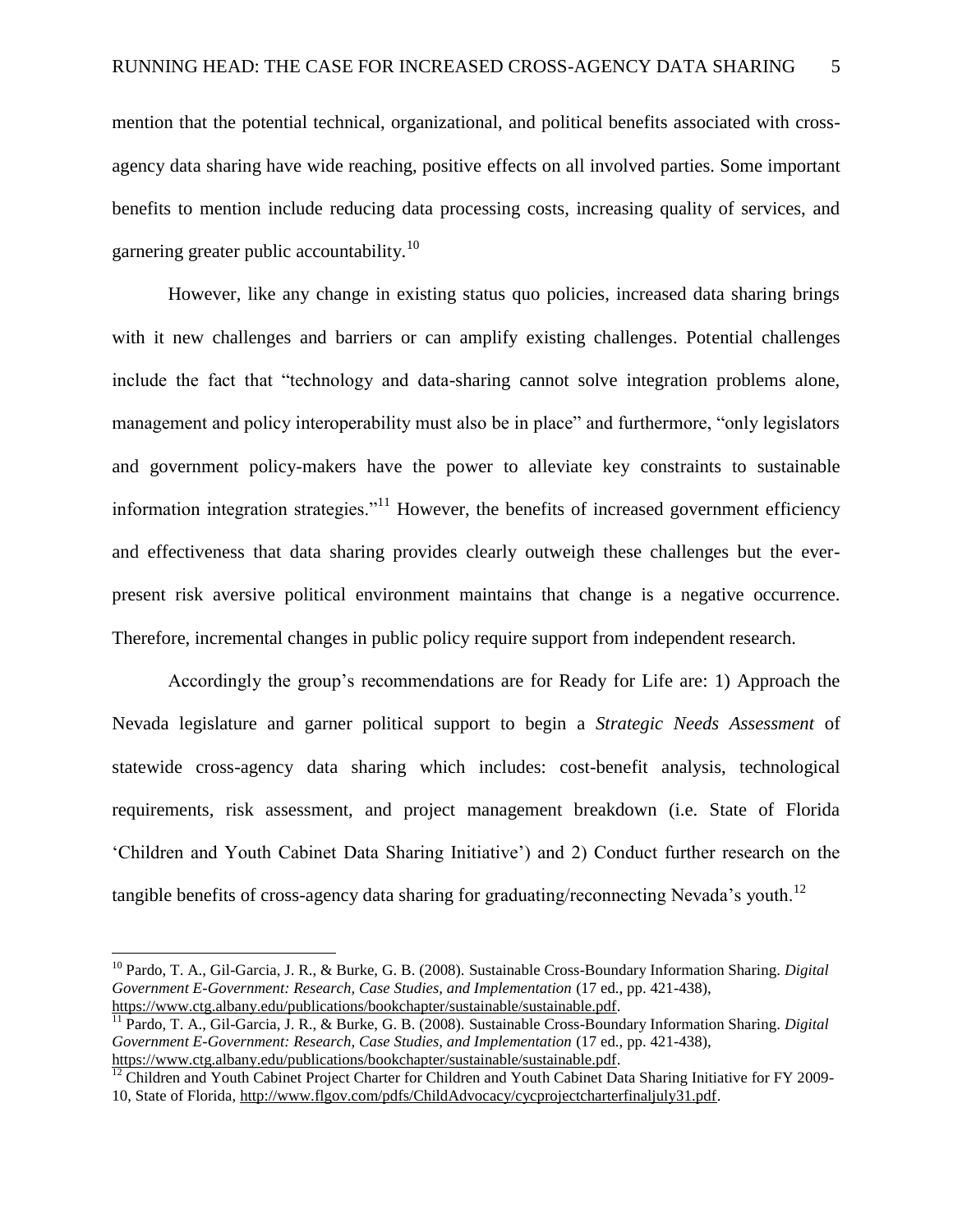#### **Purpose & Focus of Research**

 $\overline{a}$ 

The purpose of our paper is to act in a research capacity to assist *Ready for Life* in identifying cost effective strategies which will aid in achieving in their organizational mission and goals in the reduction of Nevada"s dismissal high school dropout rate. In studying this purpose, our group considered who *Ready for Life* is, and what it is they do as an agency, in answering our research question: *"What strategy(s) can be utilized to best support Ready for Life's mission as an intermediary organization in breaking down the non-academic barriers to student success"?* We understood that our research would be limited by the rather broad scope of the subject matter, but that even one sound strategy could provide a valuable perspective for the client to potentially submit to policymakers, or act as a "spring board" for future research projects. It is our intention that this paper will increase public interest in the work *of Ready for Life* and increase public and private participation in Nevada"s educational future.

The focus of this paper is to identify a strategy or strategies that can increase Ready for Life's core values and organizational mission capacity. The selected focus strategy is increasing cross-agency data sharing, a policy not only successfully being utilized in Nevada through the Homeless Management Information System (HMIS), but through the award winning Unified Nevada Information Technology for Youth (UNITY) data sharing system. In addition to current Nevada data sharing platforms, our group focused on the State of Florida"s Automated Community/Connection to Economic Self-Sufficiency (ACCESS Florida) and how the advantages of data integration outweighed the obstacles. Using the examples of four Nevada agencies that do not currently share information as a "current system", our research was focused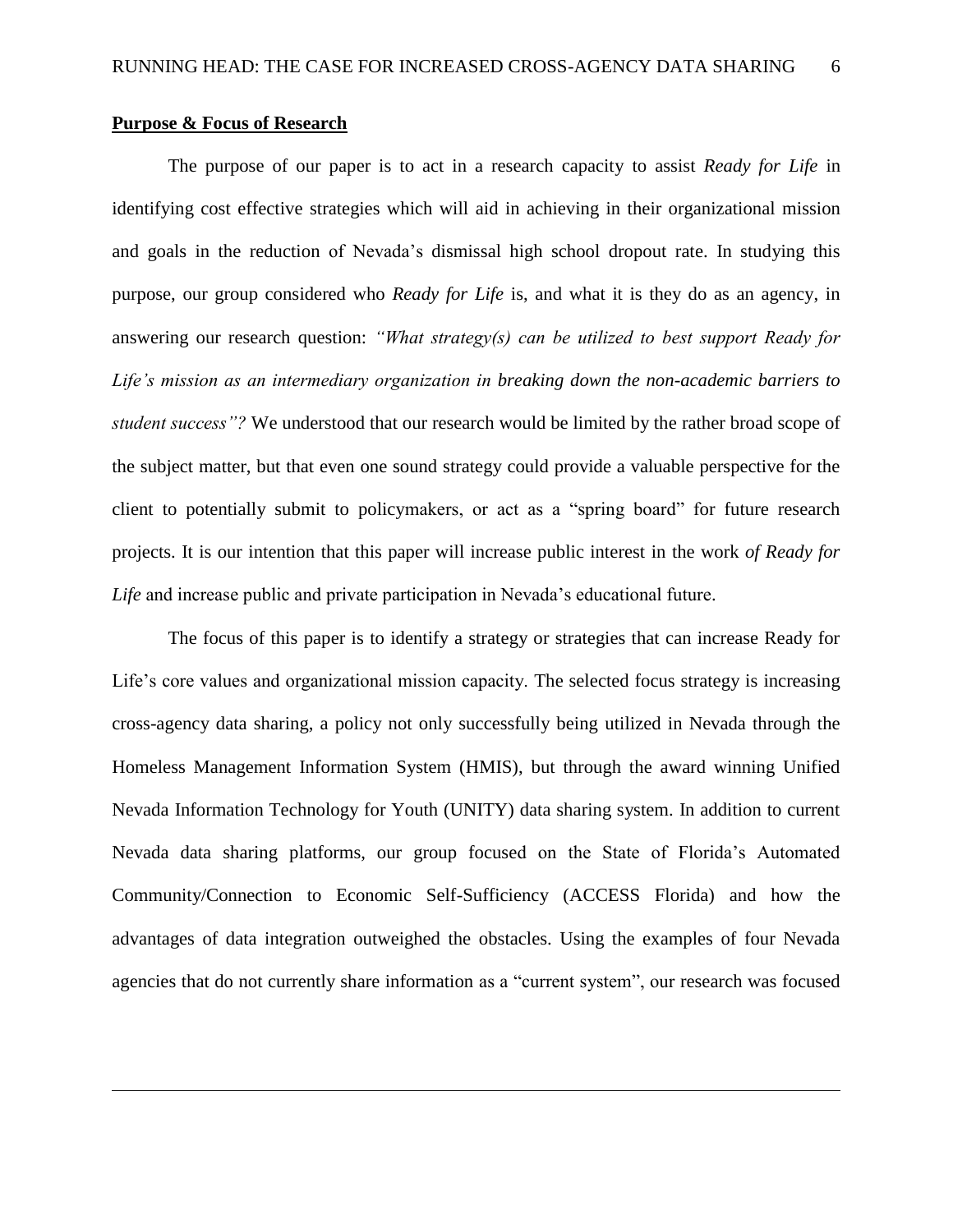was on how those agencies (through legislation or a memorandum of understanding), may be able to implement an "ideal system" of cross-agency data sharing.

#### **Organizational Background**

#### *Ready for Life:*

In 1991, the Nevada State Legislature recognized the need to improve the state of public education in Nevada, and increase the population of "ready for life" youth, which lead to the creation of the Nevada Public Education Foundation (NPEF). NPEF was charged with the mission to "secure and sustain resources that will assist, support and promote excellence in public education programs in Nevada."<sup>13</sup> In further realizing the need to remediate unacceptable educational trends, in 2005, NPEF launched *Ready for Life "*a collaborative cross-agency effort to improve Nevada"s success at engaging and graduating "ready for life" students and reengaging those who prematurely left school."<sup>14</sup> The effort was founded on the groundbreaking *"Connected by 25"* research conducted at Stanford University. The research established that "disconnected" youth without meaningful ties to school or work by the time that they were of age 25, would most likely remain "disconnected" throughout their adult lives, placing a significant financial burden to society.<sup>15</sup> Operating under the auspices of the Nevada Public Education Foundation, *Ready for Life* serves as an intermediary organization, which seeks to cultivate educational resources, remove non-academic barriers, and seek out the best practice strategies for making recommendations in the formulation of public policy.

#### **Educational Environment**

 $\overline{a}$ 

#### *State of Nevada Public Education System:*

<sup>13</sup> About Nevada Public Education Foundation. (2008). *Nevada Public Education Foundation*, [http://www.nvpef.org/about.php.](http://www.nvpef.org/about.php)

<sup>14</sup> Ready For Life . (2008). *Nevada Public Education Foundation*.[, http://www.nvpef.org/ready.php.](http://www.nvpef.org/ready.php) <sup>15</sup> YTFG, "Connected by 25: Effective Policy Solutions for Vulnerable Youth" (2010),

[http://www.ytfgconnectedby25.org/YTFGConnectedby25FullIssueBriefApril2010.pdf.](http://www.ytfgconnectedby25.org/YTFGConnectedby25FullIssueBriefApril2010.pdf)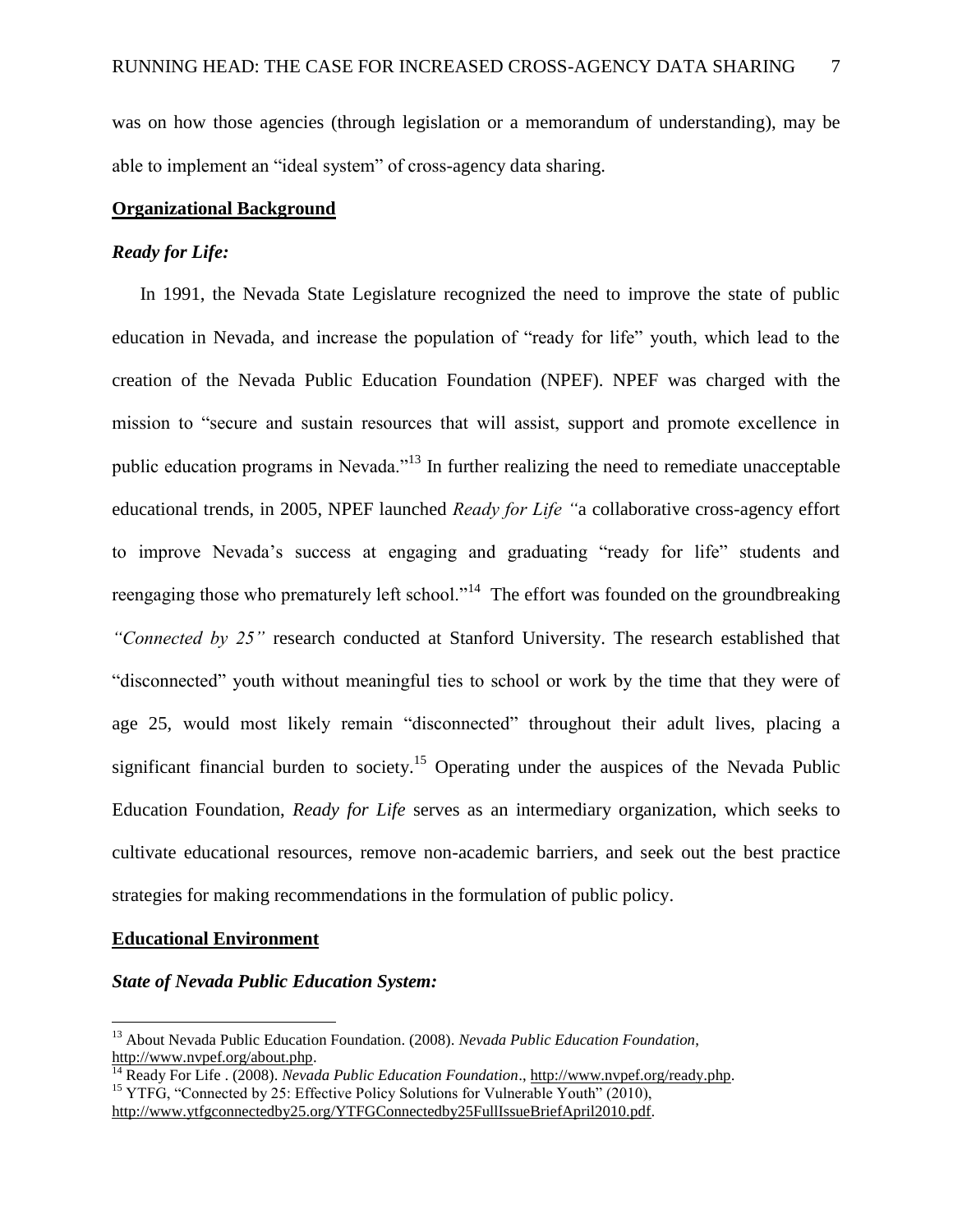The State of Nevada"s public education system can be best understood as "a trinity: Clark, with 70 percent of students; Washoe, with 16 percent; and the rest of the districts, with 14 percent." Furthermore, Nevada experienced a 188 percent student enrollment jump between 1970 and 2000, with many being impoverished and non-native speaking students.<sup>16</sup> Thus, while Clark County would grow to become the nation"s fifth largest school district, the State of Nevada would mightily struggle to meet the provisions of national education standards. Sadly, despite the enactment of several educational accountability policies at the state level over the past several decades, little has served in curbing Nevada"s sinking graduation rates. According to a June 2010 publication by the Nevada Policy Research Institute, "Sobering data from the *[National](http://nces.ed.gov/pubs2010/2010341.pdf)  [Center for Education Statistics](http://nces.ed.gov/pubs2010/2010341.pdf)* puts the "Average Freshman Graduation Rate" in Nevada at 51.3 percent for the 2007-08 school year – worst in the nation and 23.6 points lower than the national average."<sup>17</sup>

#### **Literature Review**

 $\overline{a}$ 

#### *Cross-Agency Data Sharing:*

Cross-agency data sharing has been taking place at the government level since the midto-late 1990"s, with the federal government considered an early adopter of this technology. However, the greater need for "information sharing between government agencies [was] highlighted in the post-9/11 scrutiny of terrorism events." Traditionally, cross-agency data sharing has been utilized in a very limited manner, on a case by case basis, particularly in the health and law enforcements arenas.<sup>18</sup> Today, the application of this technology is much more

<sup>&</sup>lt;sup>16</sup> McRobbie, J., & Makkonen, R. (June 2005). Student Achievement and Graduation Rates in Nevada: Urgent Need for Faster Improvement. *WestEd.org*, [www.wested.org/online\\_pubs/NevadaReport.pdf.](http://www.wested.org/online_pubs/NevadaReport.pdf)

<sup>17</sup> Gibbons, P. R. (June 9, 2010). Graduation time: Hold the celebration. *Nevada Policy Research Institute*, [http://www.npri.org/publications/graduation-time-hold-the-celebration.](http://www.npri.org/publications/graduation-time-hold-the-celebration)

<sup>&</sup>lt;sup>18</sup> Atabakhsh, H., Larson, C., Petersen, T., Violette, C., & Chen, H. (2001). Information Sharing and Collaboration Policies within Government Agencies. *Intelligence and Security Informatics* (pp. 467-475). Tuson: Springer Berlin/ Heidelberg.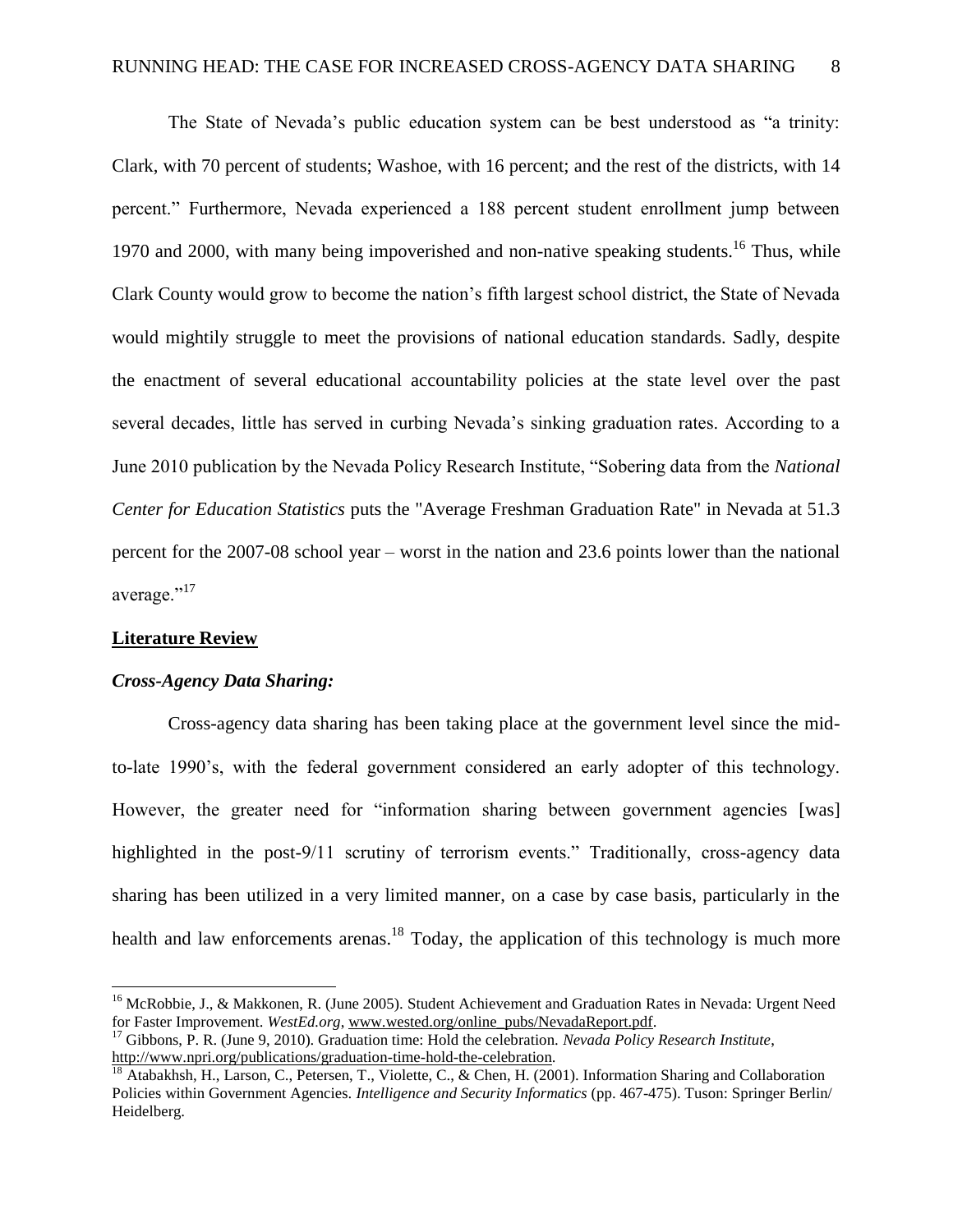sophisticated and requires comprehensive implementation to serve overarching societal needs. According to Bajaj & Ram, "Recently, there has been increased interest in information sharing among government agencies, with a view toward improving security, reducing costs and offering better quality service to users of government services."<sup>19</sup>

In 2009 alone, the U.S. Congress authorized \$250,000,000 through the American Recovery and Reinvestment Act to fund "the integration of state data on children and youth in education systems."<sup>20</sup> The D*ata Quality Campaign* solely operates to "improve the availability and use of high-quality education data to improve student outcomes," and found that in 2009-10, the State of Nevada has only met one of the ten action steps needed to properly integrate a student data information system.<sup>21</sup> However, it's important to note while many of the original technical barriers have been overcome in recent years, the cross-agency data sharing implementation process faces "political and social barriers [that] are far and away the greater obstacles to overcome.<sup>22</sup> Given the customary political opposition to change of any sort and continuing social concerns on issue of privacy – data sharing continues to evolve in a rather patchwork fashion on various governmental levels, in and between some agencies and not others.

On the subject of barriers to data sharing, Pardo, Gil-Garcia, and Burke (2008) found that "research and practical experience tell us that technology alone cannot solve information integration problems." They go on to explain, "The difficulty of this task boils down to the ability of a cross-agency group to resolve conflict among organizations and make decisions and

 $\overline{a}$ 

 $19$  Bajaj, A., & Ram, S. (2003). IAIS: A Methodology to Enable Inter-Agency Information Sharing in Government. *Journal of Database Management, 14*(4), 59-80, [http://nfp.cba.utulsa.edu/bajaja/MyInfo/journalpubs/JDMIAIS.pdf.](http://nfp.cba.utulsa.edu/bajaja/MyInfo/journalpubs/JDMIAIS.pdf) <sup>20</sup> Interagency Data Sharing: Improving Outcomes for Youth. (n.d.). *Forum for Youth Investment*,

[www.forumforyouthinvestment.org/files/Data\\_Statement\\_Nov\\_2009.pdf](http://www.forumforyouthinvestment.org/files/Data_Statement_Nov_2009.pdf)

<sup>21</sup> Building and Using Data Systems: Nevada. (n.d.). *Data Quality Campaign*,

[http://www.dataqualitycampaign.org/survey/states/NV.](http://www.dataqualitycampaign.org/survey/states/NV)

 $^{22}$  Atabakhsh, H., Larson, C., Petersen, T., Violette, C., & Chen, H. (2001). Information Sharing and Collaboration Policies within Government Agencies. *Intelligence and Security Informatics* (pp. 467-475). Tuson: Springer Berlin/ Heidelberg.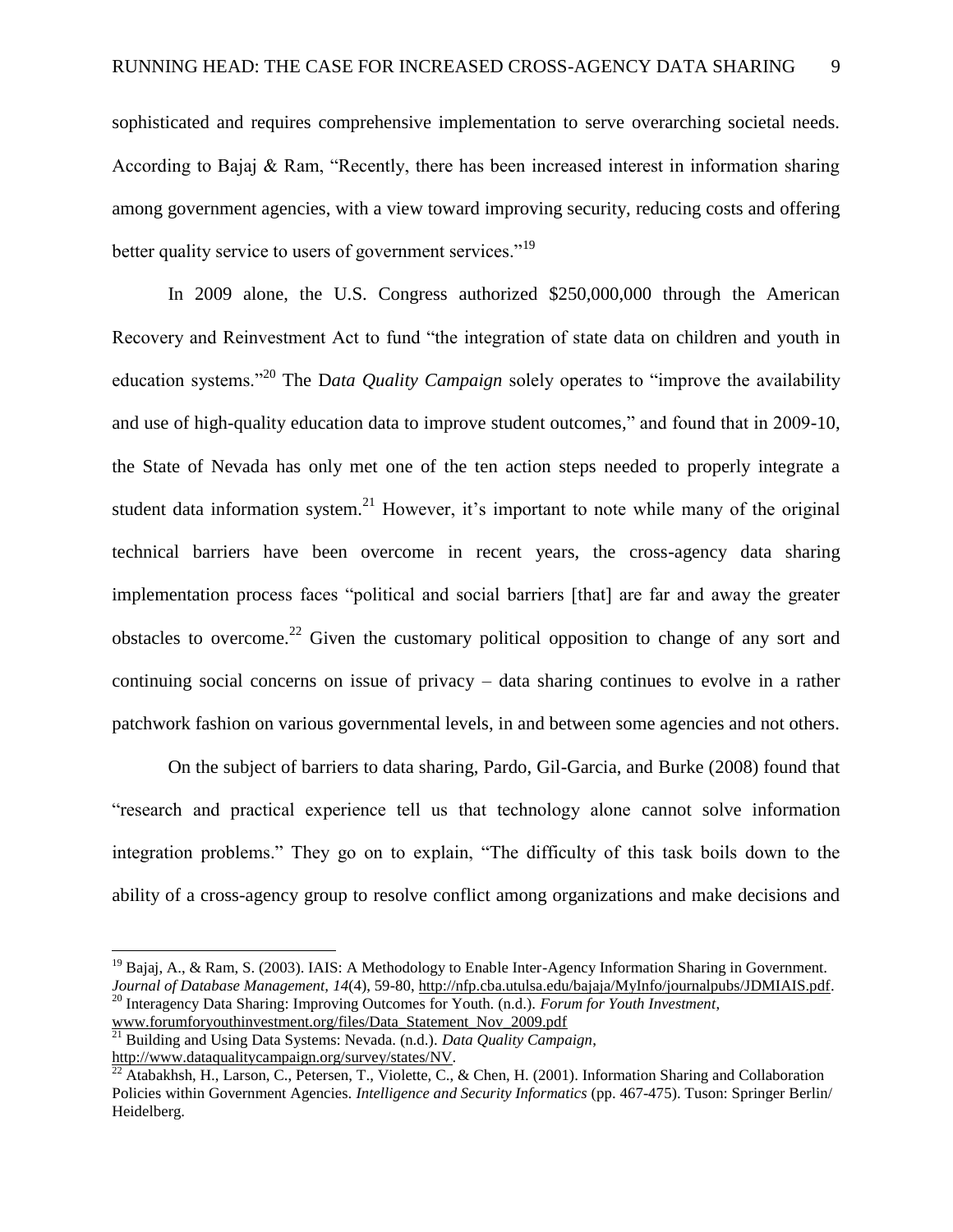mobilize organizational resources across intergovernmental boundaries."<sup>23</sup> Making all of the working parts of data-sharing move involves several important factors: interoperability between agencies, a change in old work models, political buy-in/support, and both tangible and nontangible capacity building.<sup>24</sup> However, interoperability may be one of the most important factors and yet, it is also the most misunderstood. Landsbergen and Wolken (1998) characterize interoperability as more than "strictly a technical problem" but the actual sharing of information, and should be developed accordingly.<sup>25</sup>

Alternatively, establishing strong interagency agreements is equally central to the implementation of cross-agency data sharing – whether through an MOU or state statute. However, it is important to note that in case studies conducted in law enforcement and health care fields, interagency agreements were found to be time-consuming and took in excess of six months to fully implement.<sup>26</sup> Nonetheless, it is imperative to recognize that despite the aforementioned barriers to cross-agency data sharing "information is one of the most vital resources in government [and] government managers are finding that the information needed to plan, make decisions, and act is often held outside their organizations."<sup>27</sup> Bajaj and Ram (2003) provided several practical examples of cross-agency data sharing which include "allowing

*<https://www.ctg.albany.edu/publications/bookchapter/sustainable/sustainable.pdf>*. <sup>25</sup> Landsbergen, D., & Wolken, G. (1998, August 12). Eliminating Legal and Policy Barriers to Interoperable

Government Systems. *Ohio Supercomputer Center*,

 $\overline{a}$ 

[www.osc.edu/press/releases/1998/phase\\_2\\_Recommendations.pdf.](http://www.osc.edu/press/releases/1998/phase_2_Recommendations.pdf)

<sup>23</sup> Pardo, T. A., Gil-Garcia, J. R., & Burke, G. B. (2008). Sustainable Cross-Boundary Information Sharing. *Digital Government E-Government: Research, Case Studies, and Implementation* (17 ed., pp. 421-438), *<https://www.ctg.albany.edu/publications/bookchapter/sustainable/sustainable.pdf>*.

<sup>24</sup> Pardo, T. A., Gil-Garcia, J. R., & Burke, G. B. (2008). Sustainable Cross-Boundary Information Sharing. *Digital Government E-Government: Research, Case Studies, and Implementation* (17 ed., pp. 421-438),

 $^{26}$  Atabakhsh, H., Larson, C., Petersen, T., Violette, C., & Chen, H. (2001). Information Sharing and Collaboration Policies within Government Agencies. *Intelligence and Security Informatics* (pp. 467-475). Tuson: Springer Berlin/ Heidelberg.

<sup>27</sup> Pardo, T. A., Gil-Garcia, J. R., & Burke, G. B. (2008). Sustainable Cross-Boundary Information Sharing. *Digital Government E-Government: Research, Case Studies, and Implementation* (17 ed., pp. 421-438), *<https://www.ctg.albany.edu/publications/bookchapter/sustainable/sustainable.pdf>*.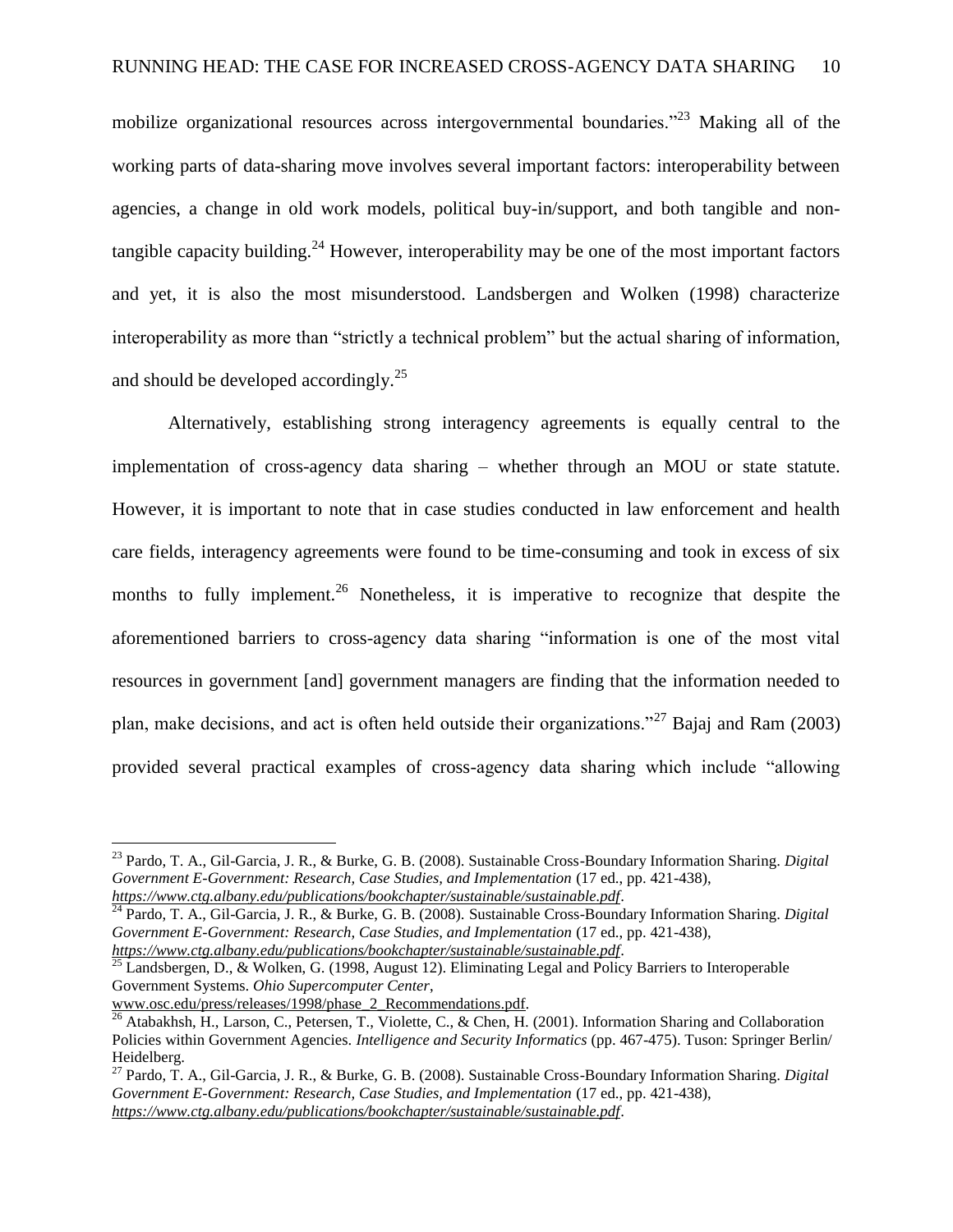agencies to share geographic information systems (GIS) information [to] improve the quality of customer service afforded to end-users of these services."<sup>28</sup>

Finally, Pardo, Gil-Garcia, and Burke (2008) more broadly detailed the benefits of data sharing under the three general categories of technical, organizational, and political. Technically speaking "information integration reduces duplicate data collection, processing, and storage," organizationally it means "improving the decision making process, broadening professional networks, and reducing costs," and politically it translates into "better appreciation for government-wide policy goals and more public accountability.<sup> $29$ </sup> Given the various challenges and the presently known benefits of the strategy discussed in this review, current literature most pointedly reveals that cross-agency data sharing is the future of our government dealings and the challenges can and will be overcome in due time.

#### **Data & Methodology**

 $\overline{a}$ 

The data collection and methodology utilized in the process of this analysis included an in-depth literature review of academic articles, *Ready for Life* reports, NPRO and NGO publications. In addition, two case studies of current State of Nevada and State of Florida datasharing platforms were employed to gain quantitative data on the various aspects of data sharing adoption and implementation processes. Finally, two interviews (one in-person, one internetbased) were conducted with government personnel, and sought to gather qualitative information on practitioner perspectives/experiences of the advantages and obstacles associated with crossagency data sharing. The third and final interview was conducted with a Clark County official to discuss the current public education environment in Nevada.

<sup>&</sup>lt;sup>28</sup> Bajaj, A., & Ram, S. (2003). IAIS: A Methodology to Enable Inter-Agency Information Sharing in Government. *Journal of Database Management, 14*(4), 59-80, [http://nfp.cba.utulsa.edu/bajaja/MyInfo/journalpubs/JDMIAIS.pdf.](http://nfp.cba.utulsa.edu/bajaja/MyInfo/journalpubs/JDMIAIS.pdf) <sup>29</sup> Pardo, T. A., Gil-Garcia, J. R., & Burke, G. B. (2008). Sustainable Cross-Boundary Information Sharing. *Digital Government E-Government: Research, Case Studies, and Implementation* (17 ed., pp. 421-438), *<https://www.ctg.albany.edu/publications/bookchapter/sustainable/sustainable.pdf>*.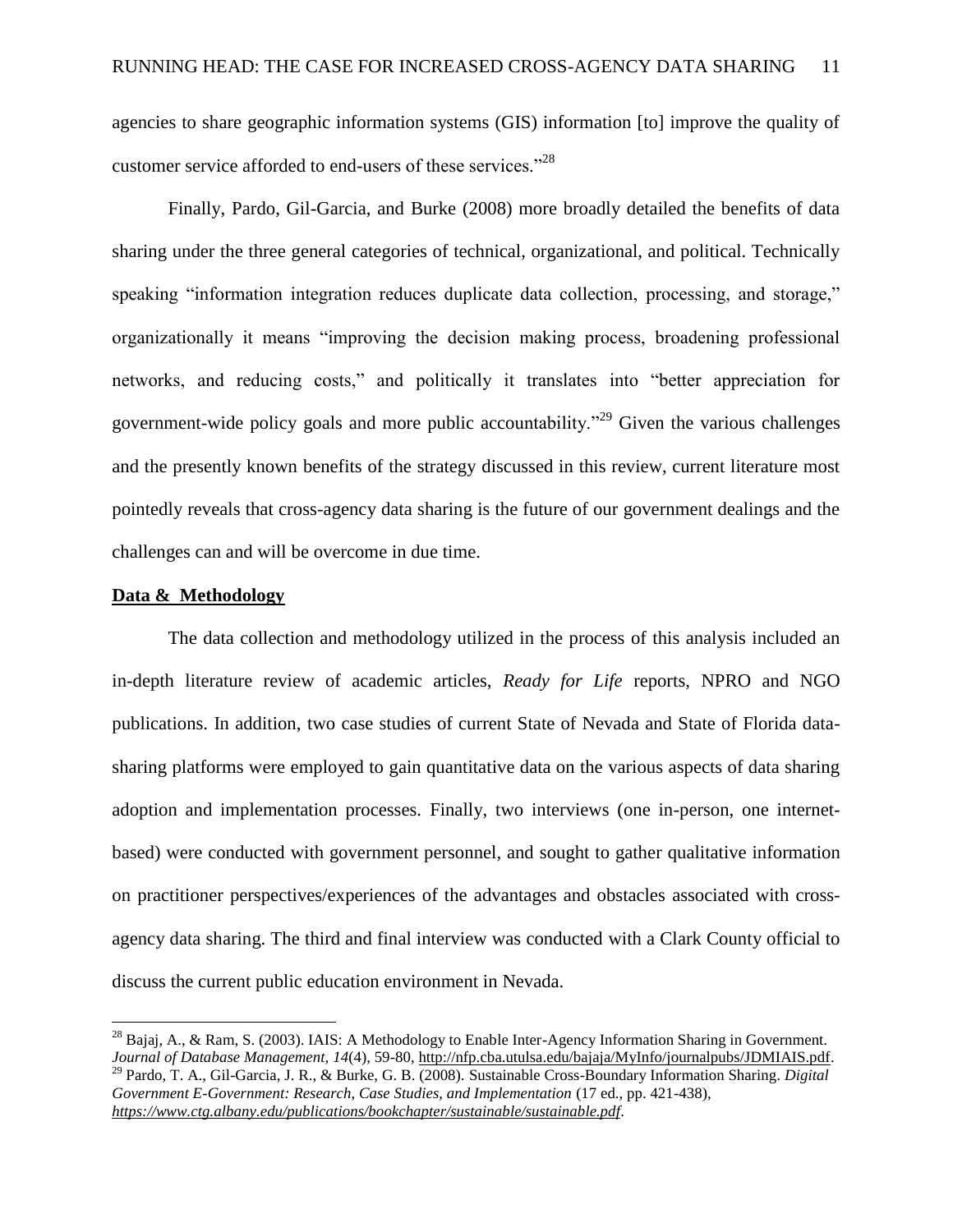| <b>Literature</b><br><b>Review</b>         | <b>Case Studies</b>                                                                    | <b>Interviews/Questionnaires</b>                                                                                                                   | <b>Current vs. Ideal System</b>                   |
|--------------------------------------------|----------------------------------------------------------------------------------------|----------------------------------------------------------------------------------------------------------------------------------------------------|---------------------------------------------------|
| Academic<br><b>Articles</b>                | State of Florida,<br>Children and Youth<br><b>Cabinet Sharing Initiative</b>           | Michelle Fuller-Hallauer Continuum Care<br>Coordinator, Southern Nevada Regional<br><b>Planning Coalition,</b><br><b>Committee of Homelessness</b> | Department of Family<br><b>Services</b>           |
| NPRO's and<br>NGO's<br><b>Publications</b> | State of Nevada,<br><b>Homeless Management</b><br><b>Information Systems</b><br>(HMIS) | Paul Bowen<br>IT Manager, State of Nevada, Department<br>of Health and Human Services, Division<br>of Child and Family Services                    | Department of Juvenile<br><b>Services</b>         |
| Ready for<br>Life Reports                  |                                                                                        | Dr. Robert Henry<br>Director, Adult Education<br><b>Clark County School District</b>                                                               | Department of Health and<br><b>Human Services</b> |
|                                            |                                                                                        |                                                                                                                                                    | <b>Clark County School District</b>               |

#### **Data & Methodology**

#### **Analysis**

A three-stage analysis was utilized in assessing the value of cross-agency data sharing. The first stage analyzed the advantages versus the outcomes of data sharing. The second stage analyzed a "current" system against an "ideal" system. The third stage was an analysis of three informal interviews conducted with Clark County officials on both issues of public education and data sharing in the State of Nevada. A longitudinal analysis was considered and later dismissed due to the absence of available historical cross-agency data sharing research. Furthermore, while advantages to cross-agency data sharing are highly relevant to an agency such as *Ready for Life*, quantitatively measuring advantages were difficult, particularly in monetary "costs versus benefits" terms. The adaptation from "costs" to "advantages" made analytic sense, as did shifting "benefits" to "outcomes" as the establishment of commensurability between the trade-offs with cross-agency data sharing are not often monetarily tangible.

The State of Florida attempted to measure the benefits of cross-agency data sharing from a cost versus benefits approach only to discover that while the \$2.2 million dollars in implementation costs were easily measured, the associated benefits could not effectively be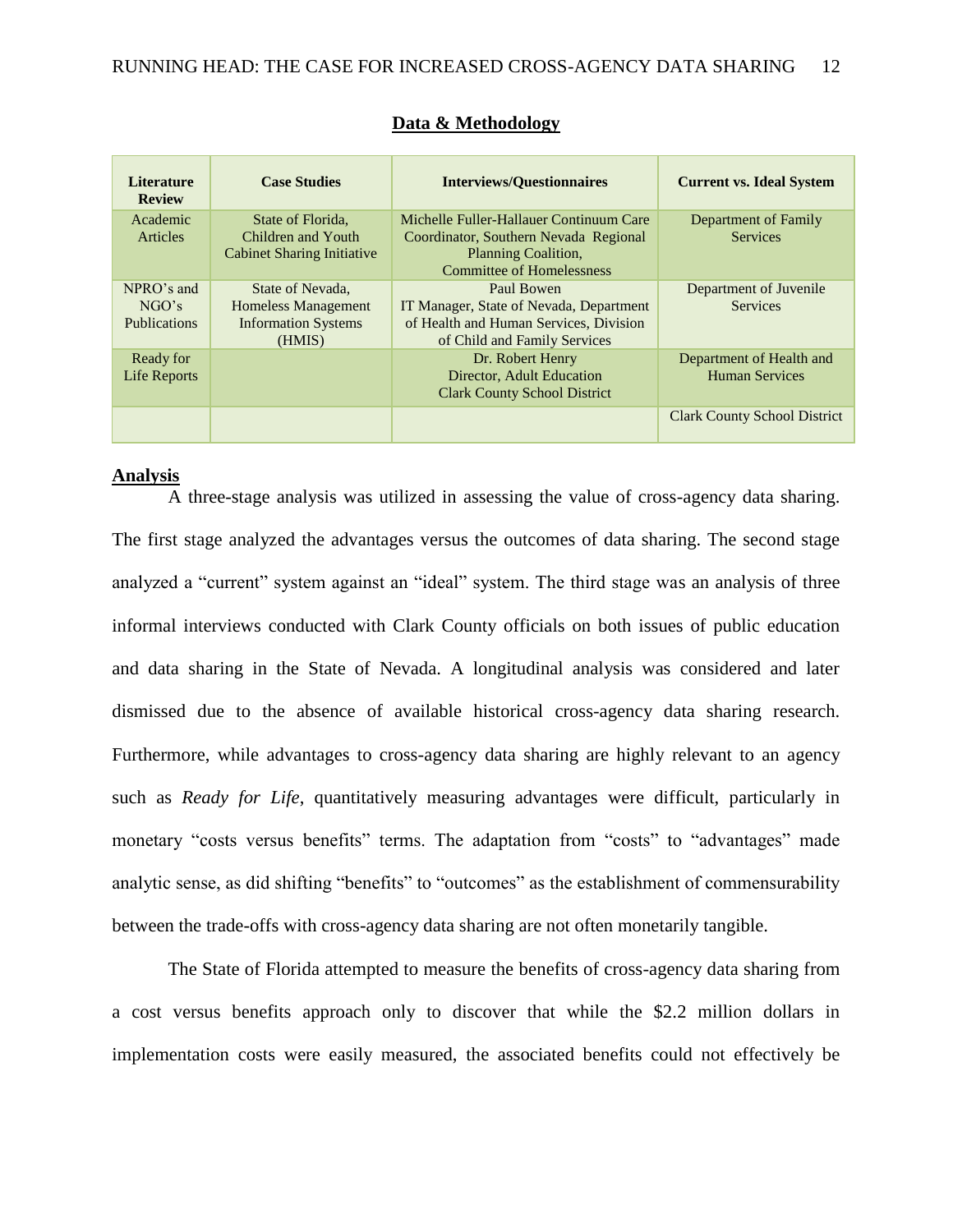measured in monetary terms against the costs.<sup>30</sup> In addition, cross-agency data sharing simply does not follow the rules of formal policy analysis due to the inverse relationships of analysis variables, e.g. it becomes an exercise of benefits and obstacles whereas the benefits clearly permit agencies and their clients efficient access to all relevant data while the obstacles remain the status quo. Notable examples of status quo obstacles are: 1) Resistance to changing old work models, 2) Only politicians have the power to legislate data sharing policy (politics matter), 3) Lines of authority, conflict, and collaboration can be blurred between agencies (competition matters), 4) Demands on funding levels to pay for data-integration, 5) Agencies that once held other agencies irrelevant must now understand the other agency"s mission (collaboration matters). In many of the cases observed in the research, any and all of these common obstacles can offer significant setbacks when deciding upon data integration policy, in turn truly revealing the case by case nature of data sharing analysis.

Realizing that the aforementioned obstacles play a significant role in preventing holistic cross-agency data sharing, the group decided to approach the analysis from the perspective of the "current system" versus the "ideal system" through a practitioner"s perspective of how things are versus how they should be. The current system example consists of four agency"s current communication structures, which reflects the absence of cross-agency data integration as is shown in "Figure A".

 $30$  Children and Youth Cabinet Project Charter for Children and Youth Cabinet Data Sharing Initiative for FY 2009-10, State of Florida, [http://www.flgov.com/pdfs/ChildAdvocacy/cycprojectcharterfinaljuly31.pdf.](http://www.flgov.com/pdfs/ChildAdvocacy/cycprojectcharterfinaljuly31.pdf)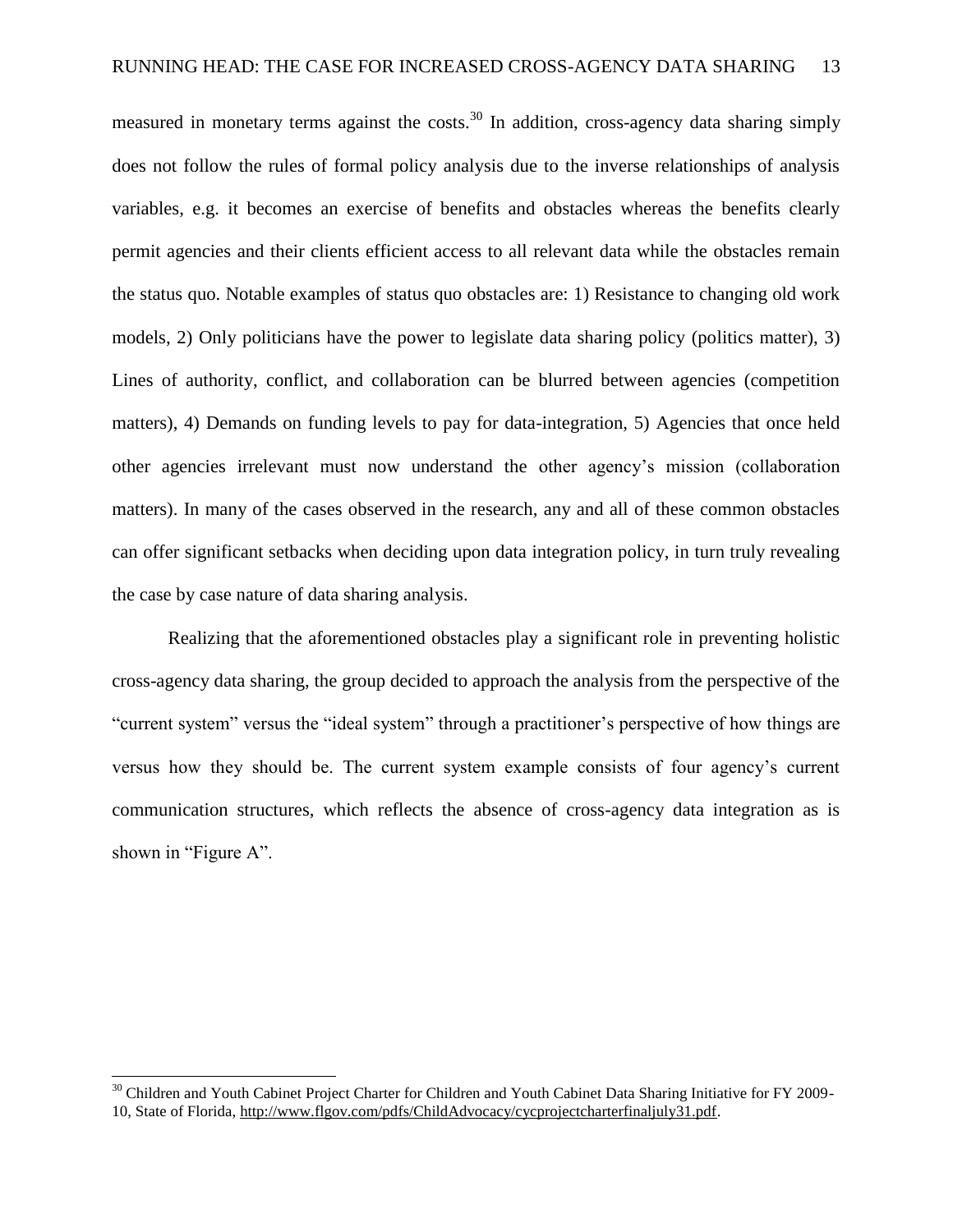

In "Figure A" no one agency currently shares or integrates information with any other illustrated agencies. The unfortunate outcome is that even though one agency may expend considerable amounts of time and effort obtaining information on a client, another agency serving the same client could be expending similar and often replicate amounts of time and effort in performing that same function by another agency. This is not only a waste of personnel time and efforts, but also a waste of organizational resources.

"Figure B" illustrates the "ideal system" where data is not only shared and accessible to each agency, but that the holistic system better identifies client needs, costs, status, course, and history. Organizational performance measurement in the "ideal system" provides for staff and client input, establishes key benchmarks (current performances and future data integration research) while comparing efficiency and effectiveness before and after implementation.

Unique obstacles also exist when integration and agency data sharing involves privacy issues particularly in dealing with schools, social services, healthcare, and juvenile justice. Florida"s Automated Community Connection Economic Self Sufficiency (ACCESS Florida) addressed HIPPA and confidentiality issues through data security layers.<sup>31</sup> ACCESS Florida

<sup>31</sup> Lewis, Nathan. (November 4-6, 2009). ACCESS Florida. *National Children's Health Insurance Summit*. Lecture conducted from Center's for Medicare and Medicaid Services, Chicago.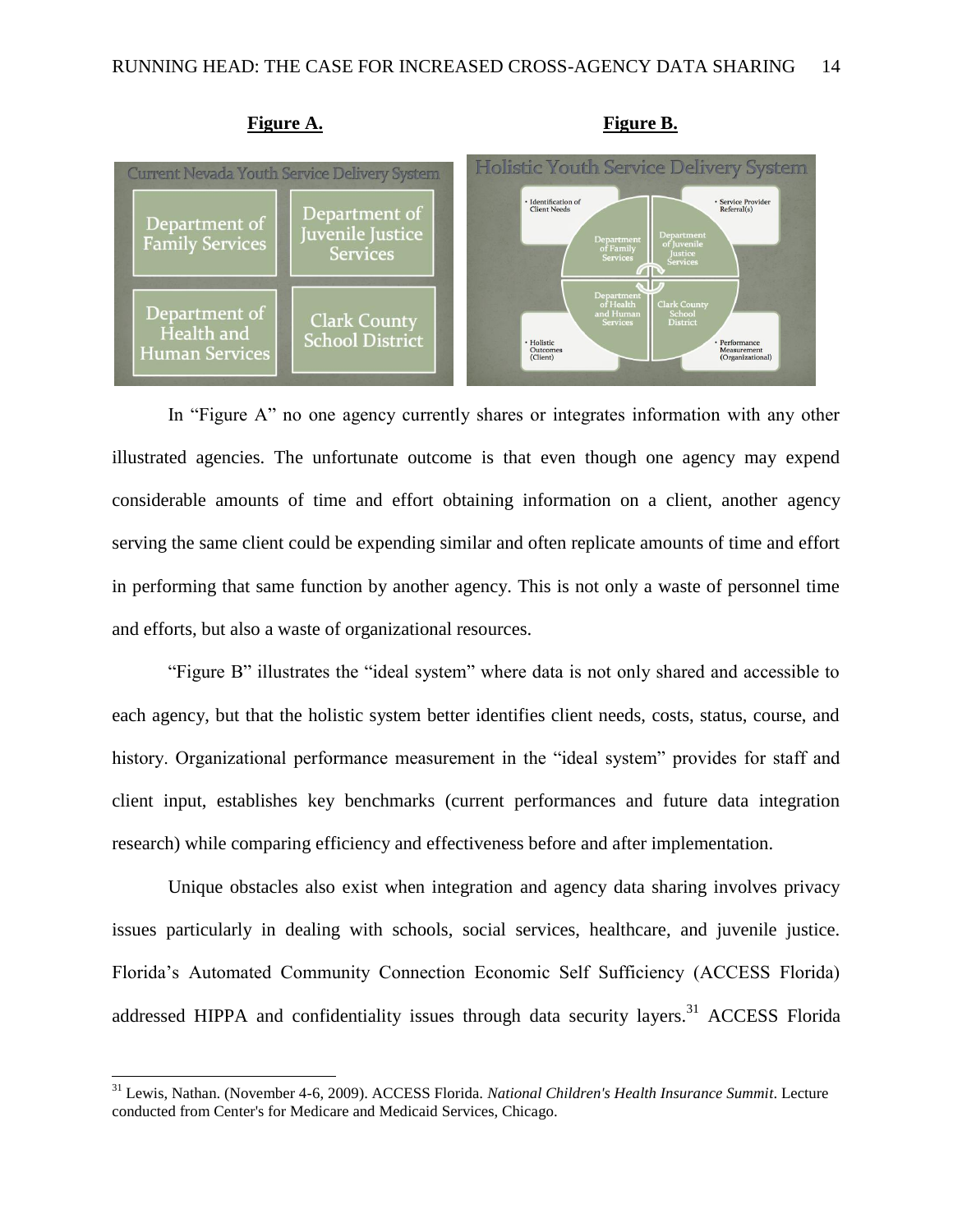offered the "ideal system" analysis a noteworthy dimension in that while the state or county benefits from the increased data sharing, it is the customer empowerment aspect of the program which truly reflects the holistic ideal system. For example, customers are not only electronically informed of their application status, but are further assisted through the automated identification program. This helps pinpoint those programs that the customer may be eligible for and subsequently "flags" that customer's file for notice to be sent out. In addition, other intermediary agencies and non profits are able to monitor their involvement with public agencies and identify where they can provide services through group data mining and even individual application assistance. Both providers and clients have comparable tiered level access through the "Access My Account" data sharing forum. Even in the wake of nearly 50% staffing and office space reductions, one program"s retention rate was estimated to have increased from 60% to 80% as a result of increased program eligibility identification through ACCESS Florida.<sup>32</sup>

The identification of a Nevada public agency which has successfully addressed many of those issues, while successfully implementing data sharing policy was instrumental in understanding how a holistic "ideal system" may work in Nevada. Results from three informal interviews with Clark County, NV public officials were studied in the analysis. Michele Fuller of the Southern Nevada Coalition on Homelessness, who has been utilizing the Homeless Management Information System (HMIS) a cross-agency data sharing system since 2000, felt that in her agency the obstacles were minimal while advantages were numerous. Mrs. Fuller added that in order to maximize the benefits of data sharing, flexible software must be carefully selected along with a competent and knowledgeable program administrator. Moreover, high

<sup>32</sup> Lewis, Nathan. (November 4-6, 2009). ACCESS Florida. *National Children's Health Insurance Summit*. Lecture conducted from Center's for Medicare and Medicaid Services, Chicago.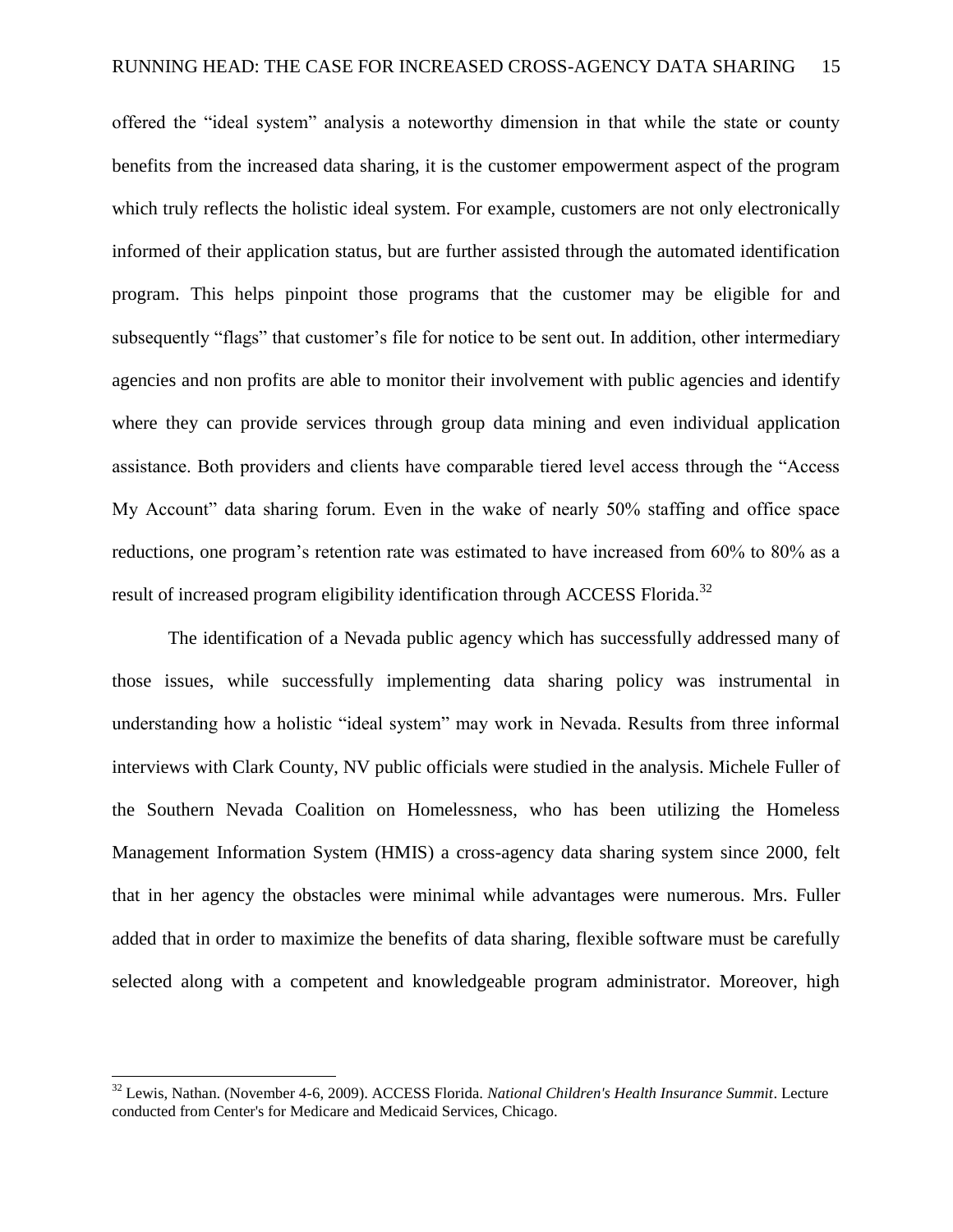speed/capacity compatible hardware optimizes the selected software, as well as mandatory training for all users.

Dr. Robert Henry, Director of Clark County Adult Education, was more cautious with his assessment of how cross-agency data sharing may assist in the pursuit of high school dropout reconnection. Dr. Henry felt it would do very little as if the person is already disconnected from school, usually their family, and social services. Jennifer Ouellette, *Ready for Life* consultant, has a more optimistic assessment. Ms. Ouellette explained that having a cross-agency data sharing system would allow the organizations that *Ready for Life* convenes with to more quickly identify a child's needs and allow for proper intervention before that child drops out of school. She further cited that it would paint a more complete picture when looking at child and recognizing the barriers that are inhibiting him or her to succeed in school (foster care, juvenile justice, etc.) and having the proper resources in place to overcome those barriers.

A questionnaire to Paul Bowen with the State of Nevada Department of Health and Human Services, Division of Child and Family Services was returned showing positive feedback on his agency"s data sharing with seven other health and human service agencies. Mr. Bowen expressed that while there were no negative technical aspects of his agency"s data integration; time, money and staffing resources were identified as barriers to achieving ideal levels of crossagency data sharing. Political (more accurately defined as collaboration) deficiencies were also identified by Mr. Bowen.

The three-step analysis supported the premise that while increased cross-agency data sharing clearly offers some distinct efficiency advantages over the status quo, obstacles still present themselves to the policymaker when shepherding increased data sharing in the public sector. Obstacles may not be realistically justifiable by opponents to data sharing in today's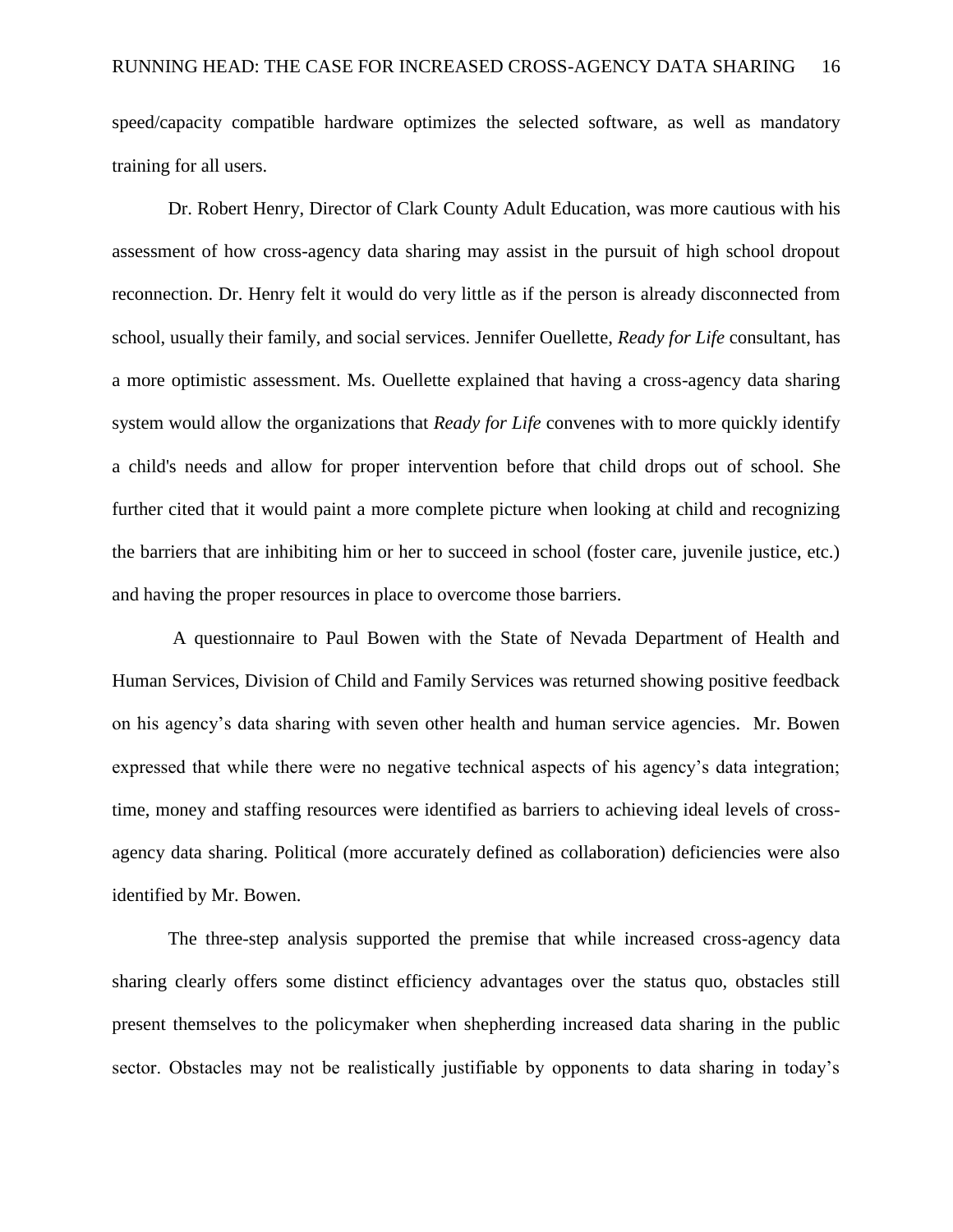electronic information age (with increased levels of security) but agencies, and individual policymakers are both risk adverse and resistant to change. Obstacles, whether real or perceived, can lead to objections for a requesting agency or agencies and it become incumbent for the agency or agencies to foresee and overcome those objections when approaching policymakers for increased data sharing legislation. All in all, this analysis concludes that increased crossagency data sharing lends itself to be one cost effective and efficient strategy that well serves the intermediary mission of organizations such as *Ready for Life.*

#### **Findings & Limitations**

l

The three step analysis supported the idea that increased cross-agency data sharing would increase high school dropout and reconnection agencies in better identifying relevant data and information utilized in high school dropout prevention and reconnection strategies. A rule of promoting policy, services, or programs is that if the product more than pays for itself, then it should hold serious consideration. Very rarely are policymakers given the opportunity to consider a change in public policy that more than pays for itself. Given that the HMIS program is estimated, by Michele Fuller, to do just that at least 5 times over and Florida"s claim that their data sharing initiative paid for itself nearly 40 times over – Nevada policymakers should strongly consider legislative action that increases cross-agency data sharing statewide.<sup>33</sup> In addition, there is the issue of lost federal dollars for non-compliant data sharing states.

However, it is important to note the limitations that were observed when attempting to quantitatively identify what level of increased high school graduation rate(s) could be expected through increased data integration, particularly in the State of Nevada. The *Florida Children and Youth Cabinet Project Charter for Children and Youth Data Sharing Initiative* provided a good

<sup>33</sup> Lewis, Nathan. (November 4-6, 2009). ACCESS Florida. *National Children's Health Insurance Summit*. Lecture conducted from Center's for Medicare and Medicaid Services, Chicago.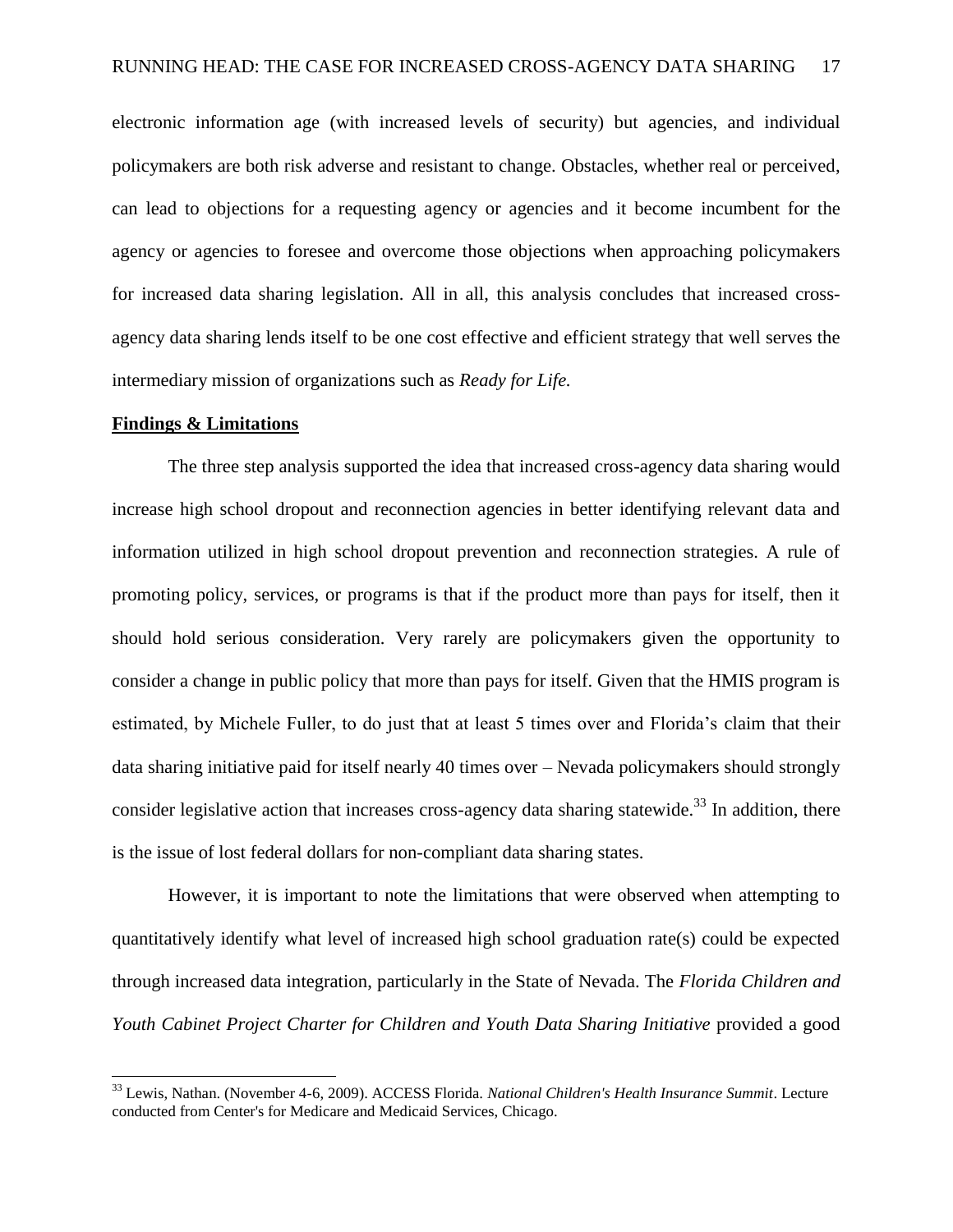example of quantitative data sharing encountering challenges when assessing the *Costs-Benefits Analysis Results.* While the costs of the project was quantitatively measurable at \$2,676,910, the benefits claimed in the amount of \$47,997,198 were more qualitative in nature, acknowledging the intangibility of the benefits metrics, e.g.:  $34$ 

- "DCF: Quicker access to consistent information benefits are intangible"
- "DJJ: Children and Youth Cabinet Data System has the *potential* of increasing the *effectiveness* of the Department's Operation."
- "DOE: Consolidating related data functions greatly *facilitates coordination".*
- "GAL: Our case coordinators will be more *efficient* will be more *efficient."*
- "AWI: Date sharing capabilities provide a variety of *benefits*… *reduction in payment errors, improved case management,* and *reduced time to process cases.*

The Florida Data Sharing Initiative"s claim of a net return on investment of \$44,320,288 is more likely than not true (although the amount is highly disputable), policymakers require more tangible findings from which to base substantial investments.

These findings stress the importance for a longitudinal analysis of an agency"s actual costs versus its actual benefits (tangible or not) in the solicitation of policymakers for increased crossagency data sharing. Relaying that this strategy "makes logical sense" may persuade some policymakers, while others will seek greater empirical evidence in supporting their decision to invest significant funding at a time of continued fiscal shortfalls. And while the SNPRC data sharing initiative clearly gives Nevada an example of a working data sharing initiative in actions, limitations were observed in the nature of cross-agency relationships, in that HMIS, primarily serves one State agency who shares information with other non-profit agencies. The obstacles

 $34$  Children and Youth Cabinet Project Charter for Children and Youth Cabinet Data Sharing Initiative for FY 2009-10, State of Florida, [http://www.flgov.com/pdfs/ChildAdvocacy/cycprojectcharterfinaljuly31.pdf.](http://www.flgov.com/pdfs/ChildAdvocacy/cycprojectcharterfinaljuly31.pdf)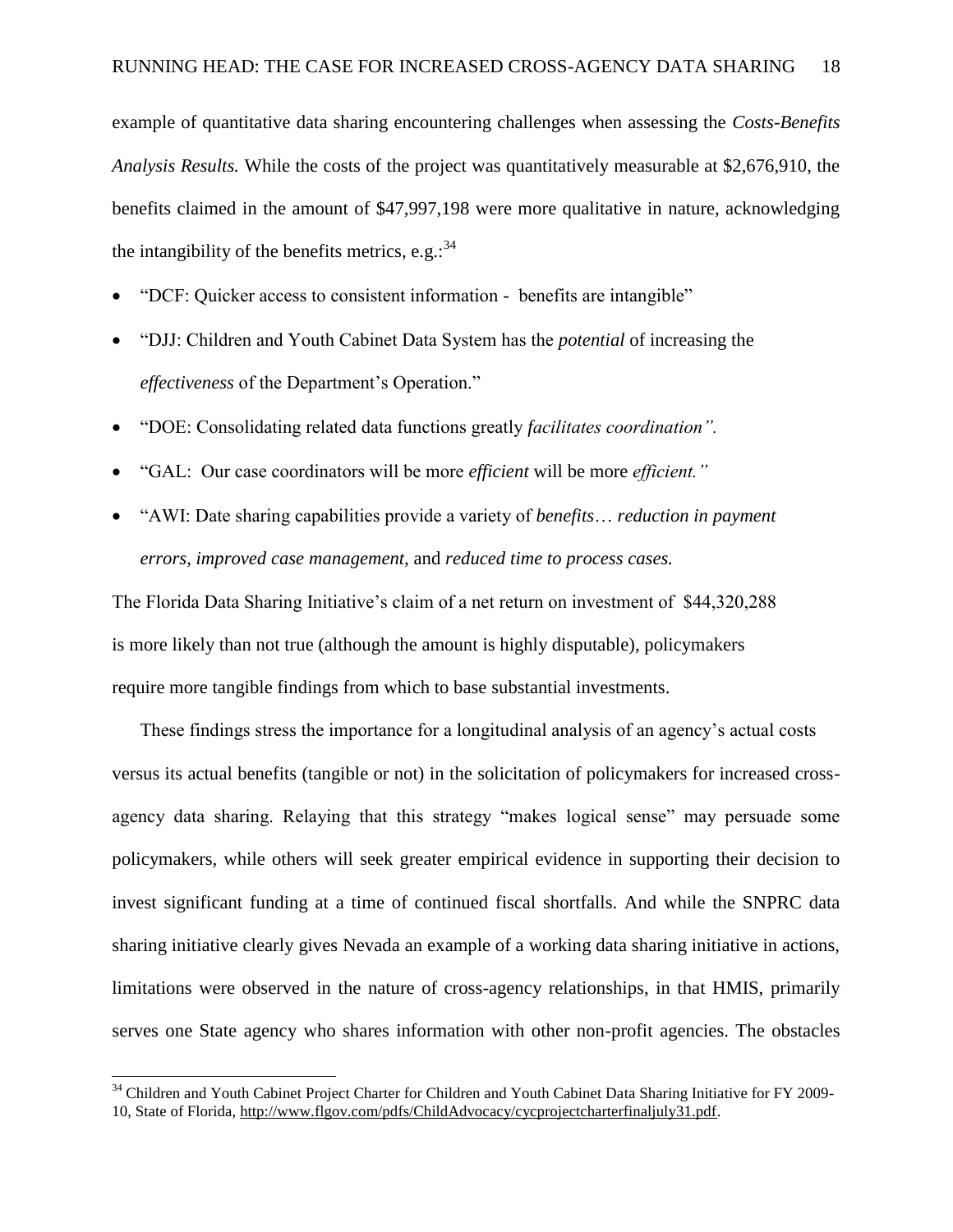identified in the analysis while not affirmative in the HMIS case, may very well expose unforeseen intra-state cross-agency data sharing obstacles which translate into highly intangible expenditures (not necessarily on a monetary level).

Agency collaboration, understandings of authority, security access, client agreements, compliance monitoring, and performance measuring, bring many of these unforeseen and "hidden" costs to light, justifying the advantages versus obstacles approach of our analysis rather than a costs versus benefits approach. Due to the infancy of cross-agency data sharing initiatives, it remains challenging to connect supportive finding strictly from a cost versus benefit perspective. Regardless of the limitations and complexity in financially supporting the argument that increased cross-agency data sharing is a sound investment for Nevada, the down turn in the economy and a weakening tax base increases reliance on federal funding; and many federal grants require mandated cross-agency data sharing to states receiving federal aid. These grant funding mandates for data sharing offer sufficient incentives for state policymakers to investigate (and approve) data integration policy, but significant political obstacles remain in Nevada, who currently ranks last in federal stimulus funding.

In the case of in *"Race to the Top",* Nevada lost out on what would be its portion of \$175,000,000 of educational stimulus dollars.<sup>35</sup> The awards were based on four (4) criteria and were largely awarded on a basis of a state's willingness to implement genuine (educational) reform. One of the four highly weighted criteria called for proposed a strategic and performance measurement plan, addressing status quo and new criteria in measuring human capitol. Complimentary to the plan is the state(s) ability to prove that an effective data sharing structure would be in place to help facilitate reform and measure outcomes.Our findings support the

 $\overline{a}$ 

<sup>35</sup> Martinez, M. (July 27, 2010). Nevada schools lose out on \$175M in federal funding. *Reno Gazette Journal*, [www.rgj.com/article/20100727/NEWS02/100727021/Nevada-schools-lose-out-on-175M-in-federal-funding.](http://www.rgj.com/article/20100727/NEWS02/100727021/Nevada-schools-lose-out-on-175M-in-federal-funding)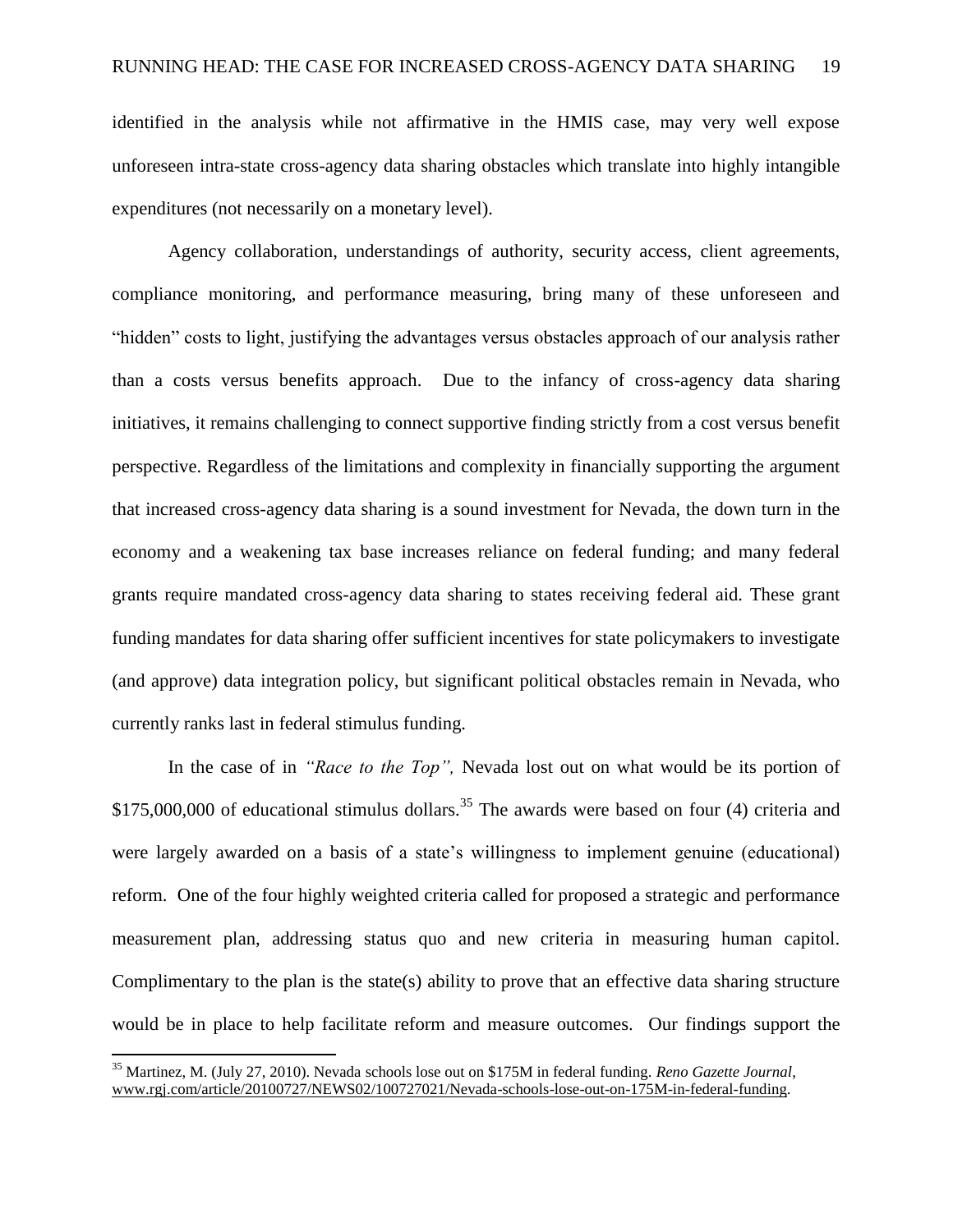rationale that investing a comparable amount of funding that Florida invested (\$2-3 million) in performance measurement and incorporating cross-agency data sharing could have made the difference in Nevada securing its fair share of *Race to the Top* funding. Nevada, who currently ranks 51<sup>st</sup> in education could have inarguably used the *Race to the Top* revenue, and potentially utilized those funds to facilitate increased data sharing**.** <sup>36</sup> Increased cross-agency data sharing would not only greatly serve an agency such as *Ready for Life* but it could also help State of Nevada grant writers better secure federal education funding for Nevada.

Due to time and access constraints, we were unable to survey individual clients on their sentiments and perspectives as to how cross-agency data sharing may serve them, and how they viewed the subject in regards to their own personal information. Duly noted is that individuals (not only agencies) value limited access to their personal information and remain vigilant in protecting against today"s increased risks of personal information falling into the wrong hands. A performance measurement system could involve client/citizen focus groups in addressing and recommending how these concerns will be addressed and explain security safeguards that will be implemented to protect the public.

#### **Recommendations**

 $\overline{a}$ 

In concluding our analysis of 'Cross-Agency Data Sharing,' we recommend the following to *Ready for Life* in the pursuance of the researched strategy:

#### **Recommendation #1:**

*Ready for Life* needs to approach the Nevada State Legislature and garner political support to begin a *Strategic Needs Assessment* of statewide cross-agency data sharing which includes: cost-benefit analysis, technological requirements, risk assessment, and

<sup>36</sup> Nevada Ranks at Bottom of the List for High School Graduates. (June 16, 2010). *KLAS-TV*, [http://www.8newsnow.com/global/story.asp?s=12659828.](http://www.8newsnow.com/global/story.asp?s=12659828)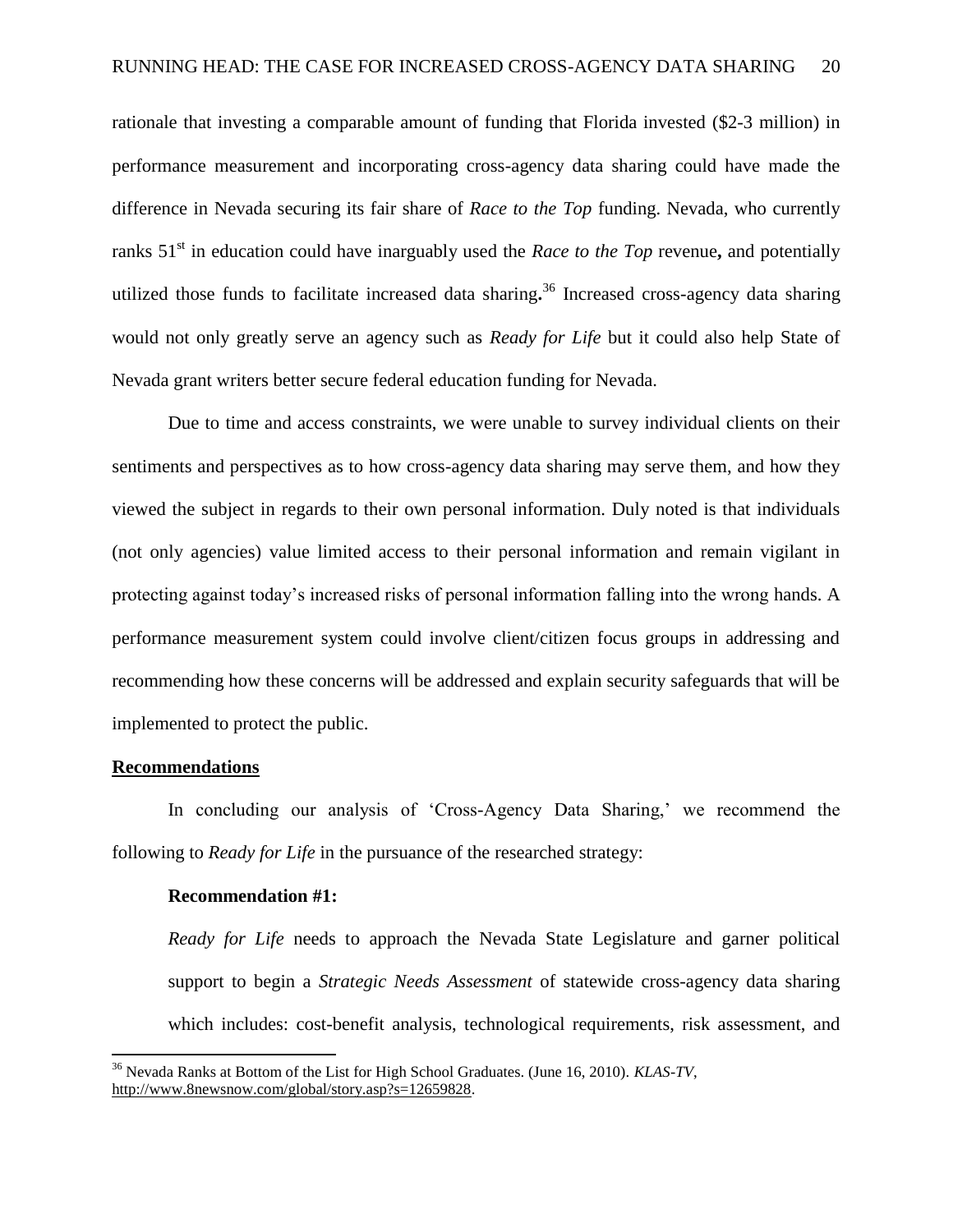project management breakdown (i.e. State of Florida, "Children and Youth Cabinet Data Sharing Initiative'). $37$ 

**Explanation:** The State of Florida conducted a very systematic and in-depth *Strategic Needs Assessment* before implementing their data-sharing initiative. In order for the State of Nevada to move forward with this strategy, a comprehensive understanding of the true need of its implementation in our state, the associated costs, technological requirements, and the agencies to be involved is required. However, it's also important to note that this strategy is currently unfolding in and between various governmental agencies in our state and given national trends, it will be only a matter of time and of course, resources before it's implemented across-the-board at the state level. Nevada should be prepared in this realization and begin the proposed *Strategic Needs Assessment* sooner rather than later.

#### **Recommendation #2:**

l

*Ready for Life* should conduct further research on the tangible benefits of cross-agency data sharing on graduating/reconnecting Nevada"s youth.

**Explanation:** Due to both time constraints and the limited research available, our group could not identify the specific benefits that cross-agency data sharing would have on increasing the dropout/reconnection rates of high school students in Nevada. *Ready for Life* should undertake further research on this matter to be most prominently positioned in justifying and advocating for implementation of this strategy at the Nevada State Legislature on their organization's behalf.

<sup>&</sup>lt;sup>37</sup> Children and Youth Cabinet Project Charter for Children and Youth Cabinet Data Sharing Initiative for FY 2009-10, State of Florida, [http://www.flgov.com/pdfs/ChildAdvocacy/cycprojectcharterfinaljuly31.pdf.](http://www.flgov.com/pdfs/ChildAdvocacy/cycprojectcharterfinaljuly31.pdf)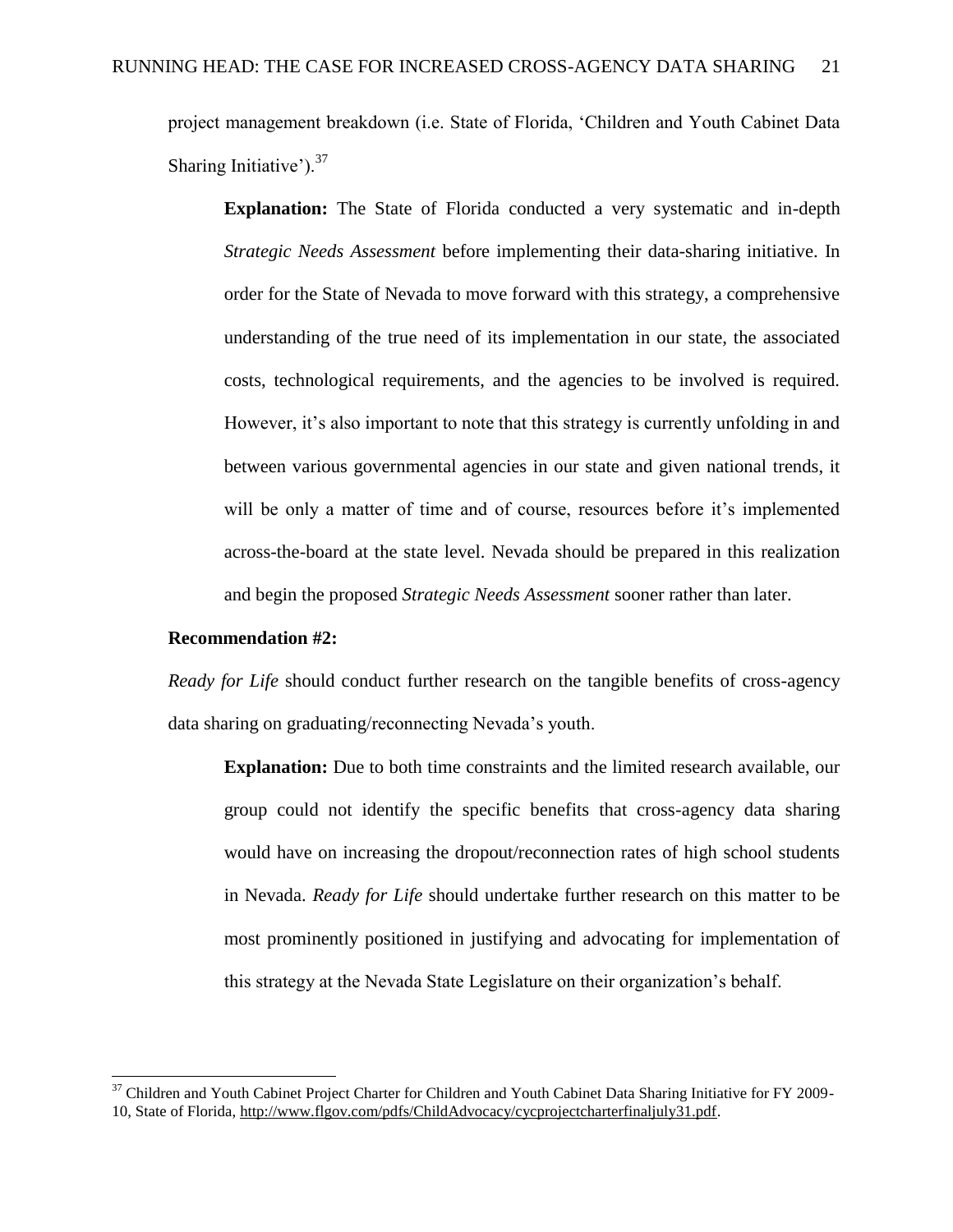#### **Conclusion**

The Great recession of 2008/2009 has created a "perfect storm" of statewide fiscal crisis across America. Nevada, one of the fastest growing states from 2000 to 2007 has a linear fiscal policy which relies on a one dimensional economy, tourism and gaming. Never before has Nevada found itself having to fund such high levels of social services and public education with a looming three billion dollar deficit. Policies established during times of an expanding economy can no longer continue with "business as usual", and while politicians pledge that this is not the time for new taxes (increased revenues), recent across the board budgetary cuts leave Nevada with few options to decrease spending.

Policy analysis, like economics, is not a linear process nor do they function in static environments or a vacuum. New strategies of what services government provides, and how it may more efficiently and effectively deliver the basic services such as public education require serious consideration from policymakers now, more than ever. Government and policymakers inherently resistant to change (even incremental change) should keep an open mind to the analysis and recommendations of policy analysis professionals who recommend investing (spending) at a time a state can least afford it. A sound strategy such as increased cross-agency data sharing may require nominal up-front costs to implement and maintain, but have also proven to pay for themselves, many times over, and in the end, offer greater business and industry opportunities. As surprising as it may be to some politicos, corporations do not place low taxation on the top of their relocation criteria list; they place quality of life, schools, technology, and workforce skills.

Considering today"s highly competitive and challenging economic climate, Nevada policymakers need to recognize the resources that intermediary organizations such as *Ready for*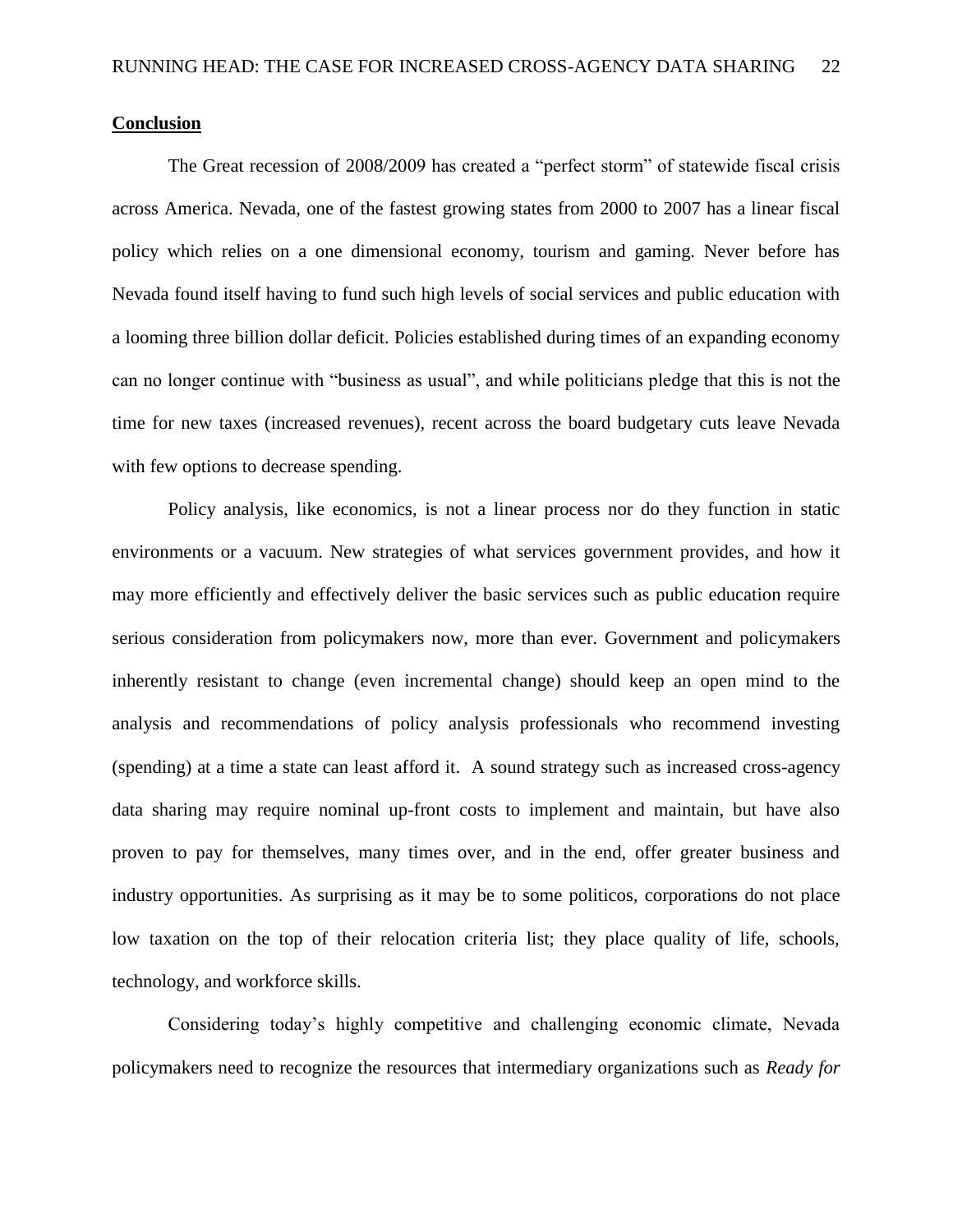*Life* bring to the table by convening public and private interests in removing education and quality of life barriers, and in recommending contemporary public policy strategies. Increasing the integration of cross-agency data sharing is on such strategy, and is already being successfully performed on some state agency levels. But in order for *Ready for Life* to better reconnect Nevada"s dropouts and under trained/utilized youth work force, greater access must be afforded through a holistic cross-agency data sharing system that would involve agencies that traditionally do not share information. Greater access of data would allow *Ready for Life* a cost effective means to better identify and service potential client groups that have the greatest likelihood to benefit and succeed from reconnection strategies.

Increased cross-agency data sharing has not only demonstrated its ability to assist agencies such as *Ready for Life*, it has shown to mitigate the impact of agency budget cuts by providing similar or even expanded services to customers in the absence of a physical agency office. ACCESS Florida offered a prime illustration of how this concept can work. After one Florida agency had closed 50% of their office space, that same agency"s customer retention rate actually increased 20%. As stated Nathan Lewis" presentation in November 2009 on ACCESS Florida platform, "data sharing not only helps the state, the county, the agency… it empowers the customer to have greater access and involvement in their account".<sup>38</sup>

#### **Future Research**

l

Cross-agency data sharing still remains a new and ever-evolving field of study. Thus, grasping the full range of benefits associated with this strategy is nonetheless challenging. The technical requirements and overall obstacles to implementation have largely been addressed in the available literature. However, in realizing data sharing"s fullest potential, greater focus

<sup>38</sup> Lewis, Nathan. (November 4-6, 2009). ACCESS Florida. *National Children's Health Insurance Summit*. Lecture conducted from Center's for Medicare and Medicaid Services, Chicago.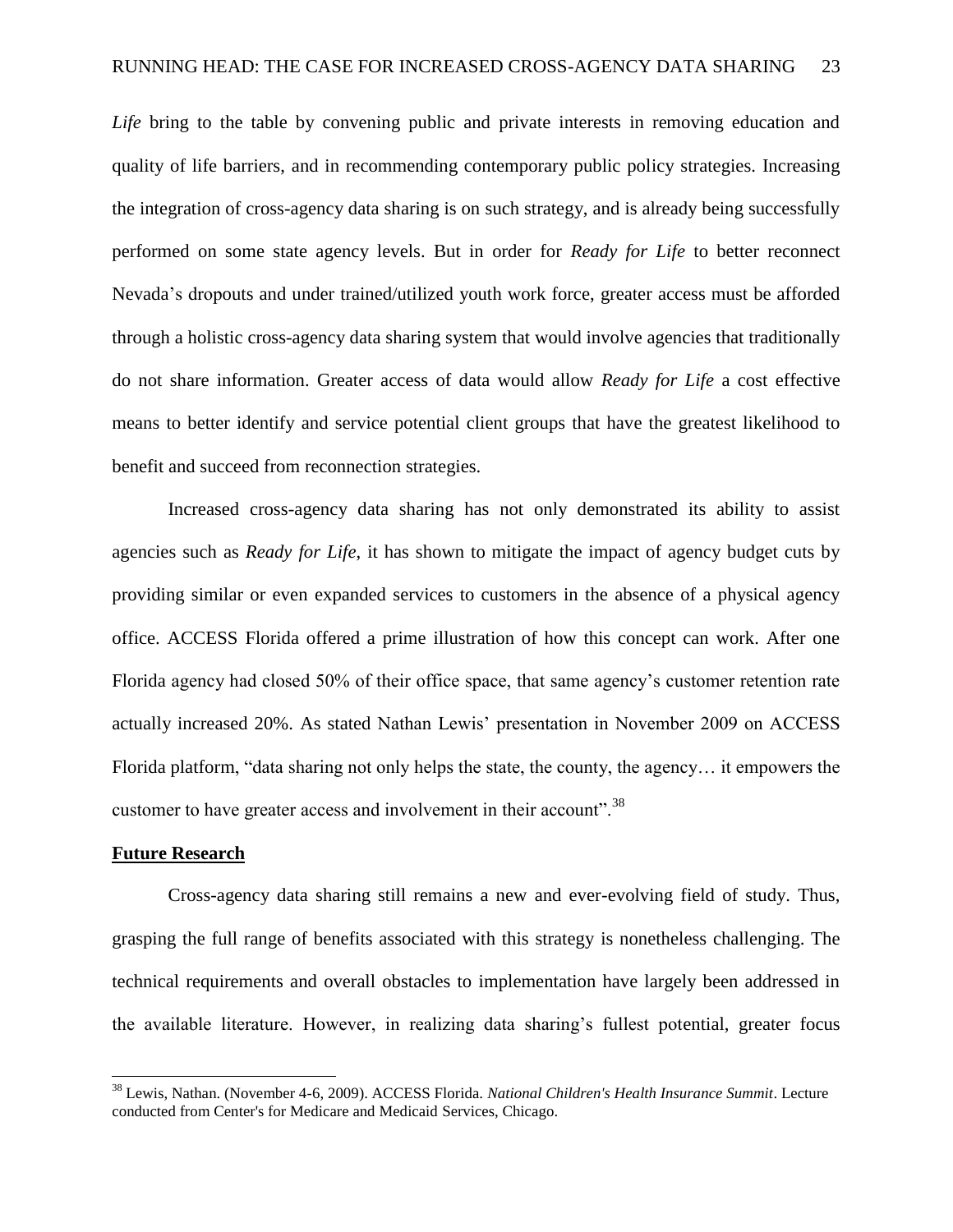should be paid to understanding the more tangible and long-term outcomes that manifest over time. Further study should illustrate a true study of costs on returned benefits on implementing cross-agency data sharing systems, understanding this strategy"s true efficiency and effectiveness seems to be lacking in present-day research.

#### **Final Thoughts**

*Ready for Life* is in a unique and important position to initiate true change within Nevada"s poor educational environment. Given the organization"s capacity to bring together the state's chief political leaders, philanthropists, and service-providers – the opportunities for success are boundless. However, true success in achieving the ultimate goal of improved graduation rates is not possible within the state"s current policy framework. Nevertheless, new legislation cannot fix the state's educational problems alone, greater community buy-in and individual parental support is necessary to invoke real reform. Moreover, the long-standing mentality of both Nevadan citizens and legislators must be altered, we cannot continue to verbally abhor our subpar educational standards and yet, continue to underfund and under educate our youth.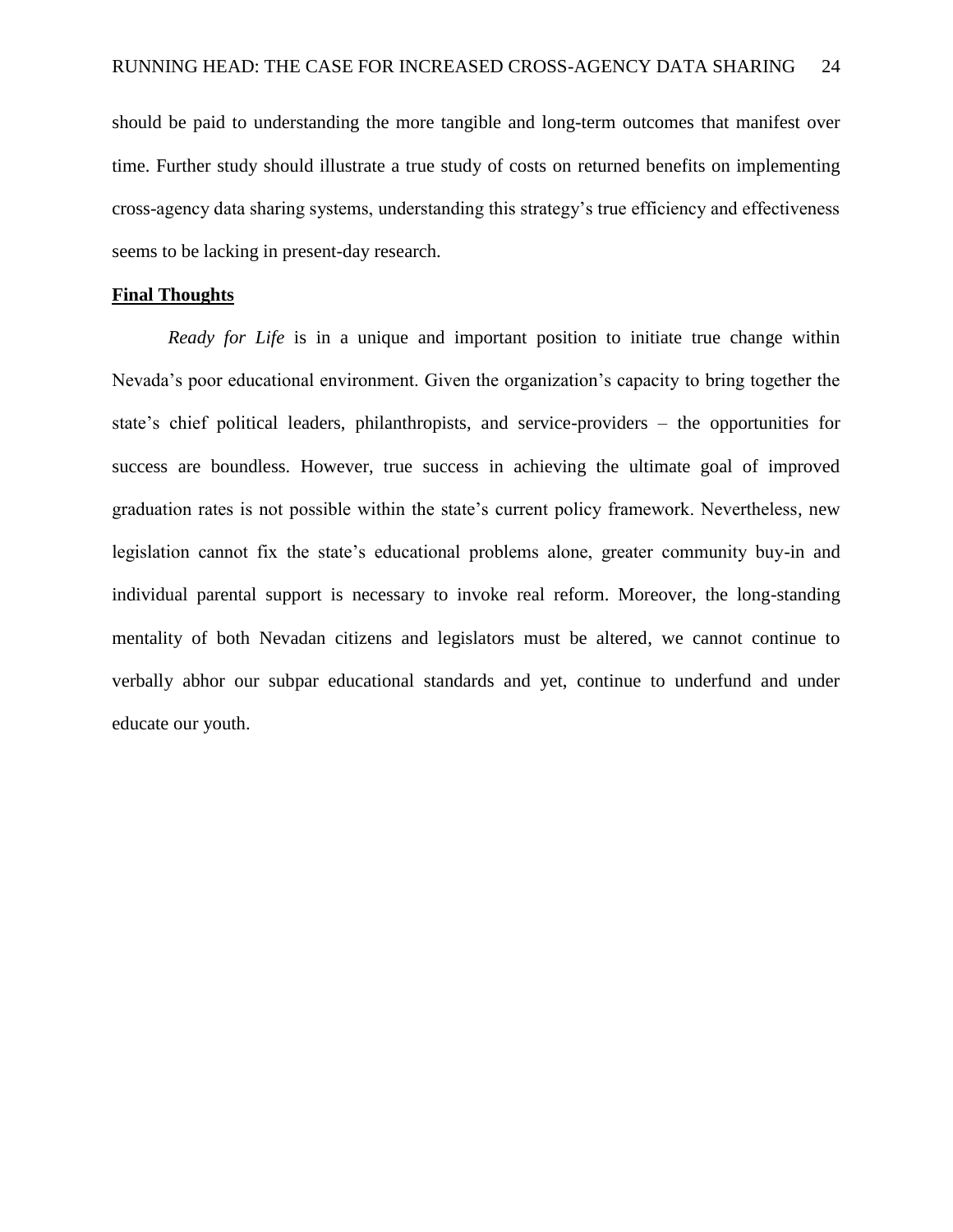#### **Works Cited**

About Nevada Public Education Foundation. (2008). *Nevada Public Education Foundation*, [http://www.nvpef.org/about.php.](http://www.nvpef.org/about.php)

America's Top States for Business 09'. (2009). *CNBC*, [www.cnbc.com/id/31765926.](http://www.cnbc.com/id/31765926)

- Atabakhsh, H., Larson, C., Petersen, T., Violette, C., & Chen, H. (2001). Information Sharing and Collaboration Policies within Government Agencies. *Intelligence and Security Informatics* (pp. 467-475). Tuson: Springer Berlin/ Heidelberg.
- Bajaj, A., & Ram, S. (2003). IAIS: A Methodology to Enable Inter-Agency Information Sharing in Government. *Journal of Database Management, 14*(4), 59-80, [http://nfp.cba.utulsa.edu/bajaja/MyInfo/journalpubs/JDMIAIS.pdf.](http://nfp.cba.utulsa.edu/bajaja/MyInfo/journalpubs/JDMIAIS.pdf)
- Building and Using Data Systems: Nevada. (n.d.). *Data Quality Campaign*, [http://www.dataqualitycampaign.org/survey/states/NV.](http://www.dataqualitycampaign.org/survey/states/NV)
- Children and Youth Cabinet Project Charter for Children and Youth Cabinet Data Sharing Initiative for FY 2009-10, State of Florida, [http://www.flgov.com/pdfs/ChildAdvocacy/cycprojectcharterfinaljuly31.pdf.](http://www.flgov.com/pdfs/ChildAdvocacy/cycprojectcharterfinaljuly31.pdf)
- CLASP, "Child Welfare in Nevada" (2010), [http://www.childrensdefense.org/child-research](http://www.childrensdefense.org/child-research-data-publications/data/state-data-repository/cwf/2010/child-welfare-financing-nevada-2010.pdf)[data-publications/data/state-data-repository/cwf/2010/child-welfare-financing-nevada-](http://www.childrensdefense.org/child-research-data-publications/data/state-data-repository/cwf/2010/child-welfare-financing-nevada-2010.pdf)[2010.pdf.](http://www.childrensdefense.org/child-research-data-publications/data/state-data-repository/cwf/2010/child-welfare-financing-nevada-2010.pdf)
- Gibbons, P. R. (June 9, 2010). Graduation time: Hold the celebration. *Nevada Policy Research Institute*, [http://www.npri.org/publications/graduation-time-hold-the-celebration.](http://www.npri.org/publications/graduation-time-hold-the-celebration) Interagency Data Sharing: Improving Outcomes for Youth. (n.d.). *Forum for Youth Investment*,

[www.forumforyouthinvestment.org/files/Data\\_Statement\\_Nov\\_2009.pdf.](http://www.forumforyouthinvestment.org/files/Data_Statement_Nov_2009.pdf)

Is Nevada"s education system underfunded?. (October 2009). *Nevada Business Magazine*, [http://www.nevadabusiness.com/issue/1009/27/2119.](http://www.nevadabusiness.com/issue/1009/27/2119)

- Landsbergen, D., & Wolken, G. (1998, August 12). Eliminating Legal and Policy Barriers to Interoperable Government Systems. *Ohio Supercomputer Center*, [www.osc.edu/press/releases/1998/phase\\_2\\_Recommendations.pdf.](http://www.osc.edu/press/releases/1998/phase_2_Recommendations.pdf)
- Lewis, Nathan. (November 4-6, 2009). ACCESS Florida. *National Children's Health Insurance Summit*. Lecture conducted from Center's for Medicare and Medicaid Services, Chicago.

Nevada Public Education Foundation, NPEF Annual Report 2007.

Nevada Public Education Foundation, NPEF Annual Report 2007.

Nevada Public Education Foundation, Marketing Brochure "It Matters" (page 2).